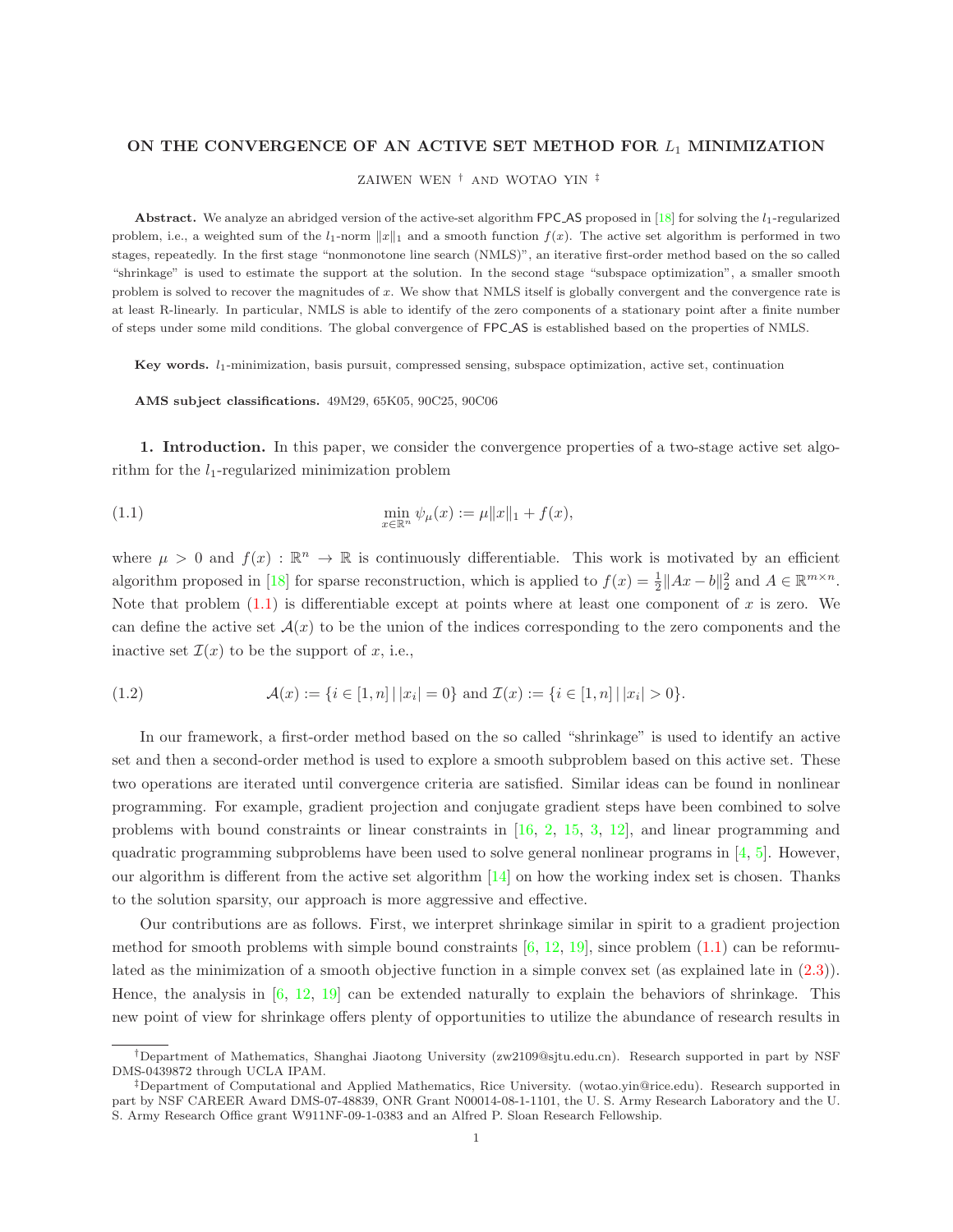nonlinear programming to study problem [\(1.1\)](#page-0-0). Second, we provide another successful example of combining powerful algorithmic components with different purposes together coherently. While subspace optimization ("de-biasing") has been proved to be useful as a post-processing procedure in GPSR [\[11\]](#page-18-11) and FPC [\[13\]](#page-18-12), it is not easy to integrate it into the main iterations as in our algorithm. Moreover, we can guarantee certain convergence results although analysis becomes very difficult as our algorithm alternates between different phases.

This paper is organized as follows. In section [2,](#page-1-1) we present some useful properties of shrinkage. In section [3,](#page-2-0) we briefly review our two-stage active set algorithm. We analyze our first stage algorithm NMLS in subsection [4.1.](#page-4-0) We show that NMLS is globally convergent and the convergence rate is at least R-linear. The identification of the active set is presented in subsection [4.2.](#page-9-0) Global convergence of the active set algorithm is presented in subsection [4.3.](#page-15-0)

<span id="page-1-1"></span>2. Properties of shrinkage. We now briefly review the iterative shrinkage procedure for solving [\(1.1\)](#page-0-0). Given an initial point  $x^0$ , the algorithm iteratively computes

<span id="page-1-2"></span>(2.1) 
$$
x^{k+1} := \mathcal{S}\left(x^k - \lambda g^k, \mu\lambda\right),
$$

where  $g^k := \nabla f(x^k)$ ,  $\mu, \lambda > 0$ , and for  $y \in \mathbb{R}^n$  and  $\nu \in \mathbb{R}$ , the shrinkage operator is defined as

<span id="page-1-3"></span>(2.2) 
$$
\mathcal{S}(y,\nu) := \text{sgn}(y) \odot \max\{|y| - \nu, 0\}.
$$

The convergence of the iterative shrinkage [\(2.1\)](#page-1-2) has been studied in [\[7,](#page-18-13) [9,](#page-18-14) [13\]](#page-18-12) under suitable conditions on  $\lambda$  and the Hessian  $\nabla^2 f$ . An appealing feature proved in [\[13\]](#page-18-12) is that [\(2.1\)](#page-1-2) yields the support and the signs of the minimizer  $x^*$  of  $(1.1)$  after a finite number of steps under favorable conditions. For more references related to shrinkage, the readers are referred to [\[18\]](#page-18-0).

The scheme [\(2.1\)](#page-1-2) exhibits characteristics as those of the gradient projection method for bound constrained optimization. In fact,  $(1.1)$  can be reformulated as

<span id="page-1-0"></span>(2.3) 
$$
\min f(x) + \mu \xi
$$
, subject to  $(x, \xi) \in \Omega := \{(x, \xi) | ||x||_1 \le \xi\}$ ,

and [\(2.2\)](#page-1-3) yields the solution of  $\min_{x \in \mathbb{R}^n} \nu \|x\|_1 + \frac{1}{2} \|x - y\|_2^2$ , which is equivalent to

<span id="page-1-4"></span>(2.4) 
$$
\min \frac{1}{2} ||x - y||_2^2 + \mu \xi, \text{ subject to } (x, \xi) \in \Omega.
$$

Hence,  $(2.1)$  and  $(2.2)$  performs like the gradient projection operator. Denote by  $d^{(\lambda)}(x)$  the search direction generated by shrinkage [\(2.1\)](#page-1-2), i.e.,

(2.5) 
$$
d^{(\lambda)}(x) := x^+ - x \text{ and } x^+ = \mathcal{S}(x - \lambda g, \mu \lambda).
$$

We can obtain results similar to Proposition 2.1 in  $[12]$ .

<span id="page-1-6"></span><span id="page-1-5"></span>Lemma 2.1. We have the following properties:

- **P1.**  $(\mathcal{S}(x,\nu) x)^{\top}(y \mathcal{S}(x,\nu)) + \nu(\xi ||\mathcal{S}(x,\nu)||_1) \geq 0$  for all  $x \in \mathbb{R}^n$  and  $(y,\xi) \in \Omega$  and  $\nu > 0$ .
- **P2.**  $(\mathcal{S}(x,\nu) \mathcal{S}(y,\nu))^{\top}(x-y) \ge ||\mathcal{S}(x,\nu) \mathcal{S}(y,\nu)||_2^2$  for all  $x, y \in \mathbb{R}^n$  and  $\nu > 0$ .
- **P3.**  $\|\mathcal{S}(x,\nu) \mathcal{S}(y,\nu)\| \leq \|x y\|$  for all  $x, y \in \mathbb{R}^n$  and  $\nu > 0$ .
- **P4.**  $||d^{(\lambda)}(x)||$  is nondecreasing in  $\lambda > 0$  for any  $x \in \mathbb{R}^n$ , i.e.,  $||d^{(\lambda_1)}(x)|| \ge ||d^{(\lambda_2)}(x)||$  for  $\lambda_1 \ge \lambda_2 > 0$ .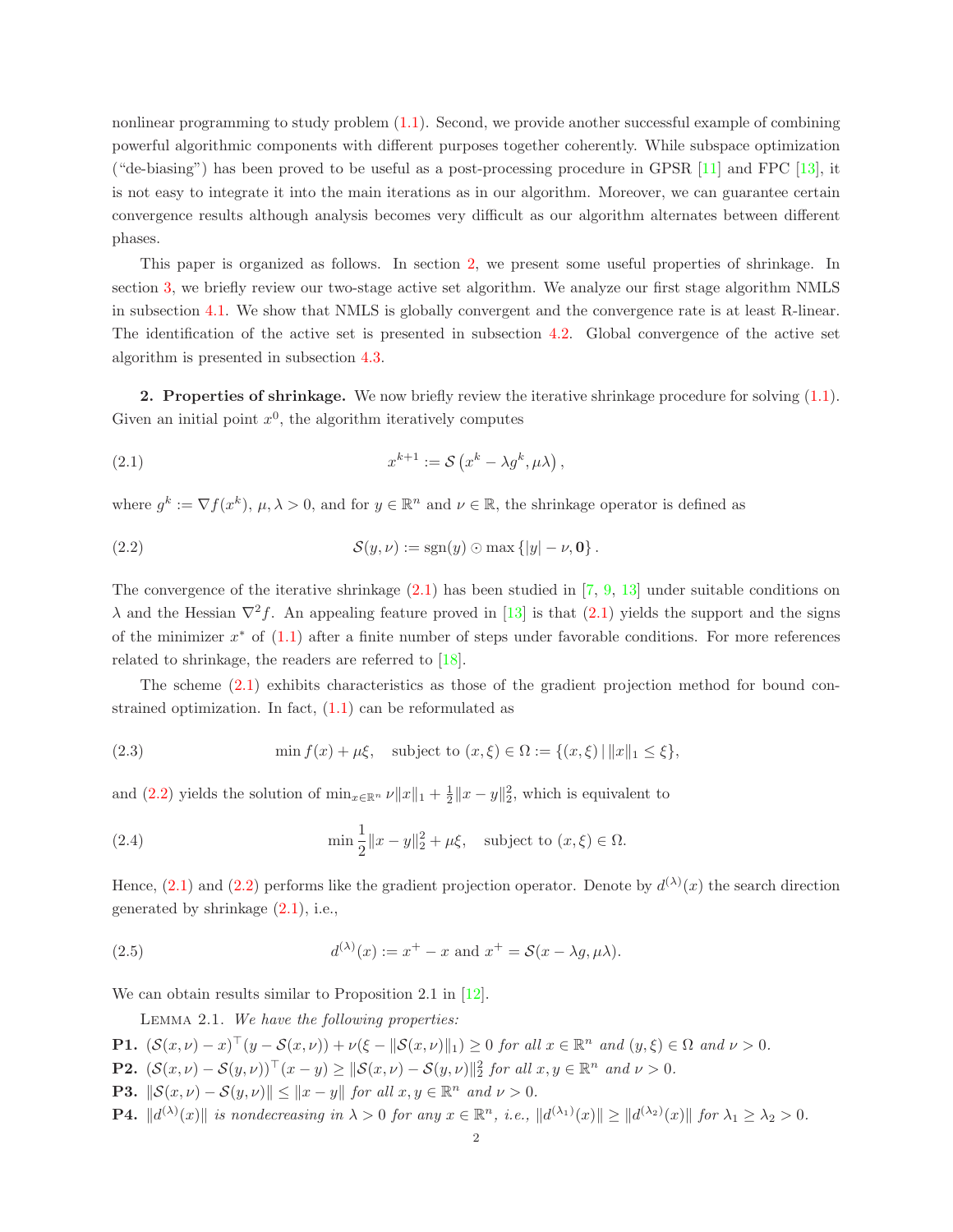**P5.**  $\frac{\|d^{(\lambda)}(x)\|}{\lambda}$  $\frac{\partial f(x)}{\partial x}$  is nonincreasing in  $\lambda > 0$  for any  $x \in \mathbb{R}^n$ , i.e.,  $\frac{\|d^{(\lambda_1)}(x)\|}{\lambda_1}$  $\frac{\|x^{(1)}(x)\|}{\lambda_1} \leq \frac{\|d^{(\lambda_2)}(x)\|}{\lambda_2}$  $\frac{2}{\lambda_2}$  for  $\lambda_1 \geq \lambda_2 > 0$ . **P6.**  $g^{\top}d^{(\lambda)}(x) + \mu(||x^+||_1 - ||x||_1) \leq -\frac{1}{\lambda} ||d^{(\lambda)}(x)||_2^2$  for any  $x \in \mathbb{R}^n$  and  $\lambda > 0$ .

- **P7.** For any  $x^* \in \mathbb{R}^n$  and  $\lambda > 0$ ,  $d^{(\lambda)}(x^*) = \mathbf{0}$  if and only if  $x^*$  is a stationary point for [\(1.1\)](#page-0-0).
- **P8.** Suppose  $x^*$  is a stationary point for [\(1.1\)](#page-0-0). If for some  $x \in \mathbb{R}^n$ , there exist scalars  $\omega > 0$  and  $L > 0$ such that

(2.6) 
$$
(g(x) - g(x^*))^\top (x - x^*) \ge \omega \|x - x^*\|_2^2,
$$

<span id="page-2-3"></span>(2.7) 
$$
||g(x) - g(x^*)|| \le L||x - x^*||.
$$

Then we have  $||x - x^*|| \leq (\frac{1 + \lambda L}{\lambda \omega}) ||d^{(\lambda)}(x)||$ .

In fact, **P1** is simply the optimality conditions of  $(2.4)$ . **P2** and **P3** are related to the nonexpansiveness of shrinkage. **P4** and **P5** show the relationship between the parameter  $\lambda$  and the norm of the search direction. P6 will be used in the derivation of our nonmonotone line search condition. P7 gives a useful alternative characterization of stationary. And P8 is useful in our convergence analysis. The proof of Lemma [2.1](#page-1-5) is in Appendix [A.](#page-16-0)

<span id="page-2-0"></span>3. An active-set algorithm. In order to simplify the writing and theoretical analysis, we study an abridged version of the two-stage active set algorithm proposed in [\[18\]](#page-18-0). The approach is motivated as follows. While shrinkage is very effective in obtaining a support superset, it can take a lot of iterations to recover the signal values. On the other hand, if imposing the signs of the variable  $x$  as the same as these of the exact solution, problem  $(1.1)$  reduces to a small smooth optimization problem, and then the value of x can be relative easily recovered by solving the resulted smooth problem. Consequently, the key components are the identification of a "good" support by using shrinkage and the construction of a suitable approximate smooth optimization problem.

In the first stage, we accelerate  $(2.1)$  by using a non-monotone line search method based on a strategy in [\[19\]](#page-18-10). Specifically, the new points are generated iteratively in the form  $x^{k+1} = x^k + \alpha_k d^k$ , where  $d^k := d^{(\lambda^k)}(x^k)$ is the search direction defined by [\(2.5\)](#page-1-6) for some  $\lambda^k > 0$ ,  $\alpha_\rho > 0$ ,  $\alpha_k = \alpha_\rho \rho^h$  and h is the smallest integer satisfied that

(3.1) 
$$
\psi_{\mu}(x^{k} + \alpha_{\rho}\rho^{h}d^{k}) \leq C_{k} + \sigma\alpha_{\rho}\rho^{h}\Delta^{k}.
$$

Here, let  $\sigma > 0$ ,

<span id="page-2-2"></span><span id="page-2-1"></span>
$$
\Delta^k := (g^k)^\top d^k + \mu \|x^{k+}\|_1 - \mu \|x^k\|_1,
$$

 $C_0 = \psi_\mu(x^0)$ , and the next reference value  $C_{k+1}$  be taken as a convex combination of  $C_k$  and  $\psi_\mu(x^{k+1})$  as

(3.2) 
$$
C_{k+1} = (\eta Q_k C_k + \psi_\mu(x^{k+1})) / Q_{k+1},
$$

where  $Q_{k+1} = \eta Q_k + 1$  and  $Q_0 = 1$ .

We now describe the subspace optimization in the second stage. The active indices are further subdivided into two sets

(3.3) 
$$
\mathcal{A}_{\pm}(x) := \{i \in \mathcal{A}(x) \,|\, |g_i(x)| < \mu\}, \quad \mathcal{A}_0(x) := \{i \in \mathcal{A}(x) \,|\, |g_i(x)| \ge \mu\}.
$$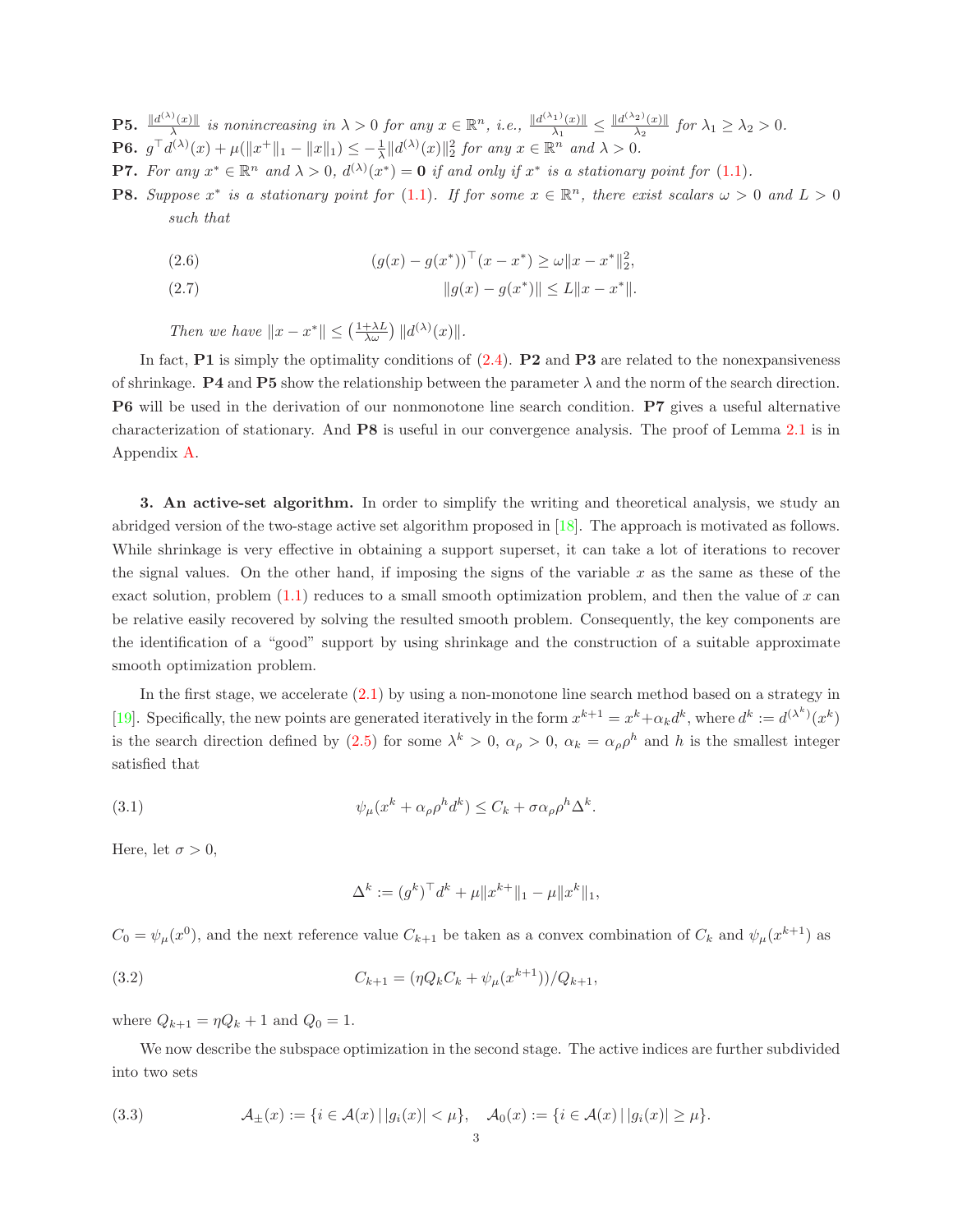Note that  $|g_i(x^*)| = \mu$  for  $i \in A_0(x^*)$  if  $x^*$  is an optimal solution of [\(1.1\)](#page-0-0). We switch to subspace optimization if for some fixed constants  $\delta > 0$  either one of the two conditions

<span id="page-3-2"></span>
$$
(3.4) \qquad \lambda^{k-1} \|g_{\mathcal{I}(x^k)}^k\| > \delta \|d^{(\lambda^{k-1})}(x^{k-1})\|_2 \text{ and } \|(|g(x^k)| - \mu)_{\mathcal{I}(x^k) \cup \mathcal{A}_0(x^k)}\|_{\infty} \le \|d^{(1)}(x^k)\|/\delta
$$
\n
$$
(3.5) \qquad |\psi|^k = |\psi^{k-1}| < \epsilon \max(|\psi|^k + |\psi|^{k-1} + 1)
$$

$$
(3.5) \qquad |\psi_{\mu}^{\kappa} - \psi_{\mu}^{\kappa - 1}| \le \epsilon \max(|\psi_{\mu}^{\kappa}|, |\psi_{\mu}^{\kappa - 1}|, 1)
$$

is satisfied during the shrinkage stage. Then, we explore the face defined by the support of  $x^k$  by solving the problem:

<span id="page-3-0"></span>(3.6) 
$$
\min \quad \varphi_{\mu}(x) := \mu \operatorname{sgn}(x_{\mathcal{I}^k}^k)^\top x_{\mathcal{I}^k} + f(x), \text{ s.t. } x \in \Omega(x^k),
$$

where

(3.7) 
$$
\Omega(x^k) := \left\{ x \in \mathbb{R}^n : \text{sgn}(x_i^k) x_i \ge 0, i \in \mathcal{I}(x^k) \text{ and } x_i = 0, i \in \mathcal{A}(x^k) \right\}.
$$

<span id="page-3-3"></span>To ensure convergence of the active set algorithm, we require that the iterates for solving subspace optimization satisfy:

CONDITION 3.1. Denote by  $x^{k,j}$  the j-th iteration for solving [\(3.6\)](#page-3-0) starting from  $x^{k,0} = x^k$ . Then, the iterates are feasible and monotone decreasing, i.e.,  $\varphi_{\mu}(x^{k,j+1}) \leq \varphi_{\mu}(x^{k,j})$  for each j.

<span id="page-3-1"></span>The detailed description of our approach is presented in Algorithm [1](#page-3-1) (FPC AS).

## Algorithm 1: FPC AS Algorithm

Choose  $\mu > 0$  and  $x^0$ . Set  $\alpha_{\rho} > 0$ ,  $\sigma, \eta \in (0, 1)$ ,  $\delta, \gamma > 1$ ,  $0 < \lambda_m < \lambda_M < \infty$ ,  $C_0 = \psi_{\mu}(x^0)$ ,  $Q_0 = 1$ ,  $k = 0$ . while not converge do NMLS  $\quad \vert \quad \textsf{Compute} \; \lambda^k \in [\lambda_m, \lambda_M] \; \textsf{and} \; d^k = x^{k+1} - x^k, \text{ where } x^{k+1} = \mathcal{S}(x^k - \lambda^k g^k, \mu \lambda^k).$ Select  $\alpha_k$  satisfying the Armijo conditions [\(3.1\)](#page-2-1). Set  $x^{k+1} = x^k + \alpha_k d^k$ ,  $Q_{k+1} = \eta Q_k + 1$ , and  $C_{k+1} = (\eta Q_k C_k + \psi_\mu(x^{k+1})) / Q_{k+1}$ .  $\mathbf{Sub}$  Do subspace optimization: set  $\mathbf{do\_sub} = 0$ . if  $\mathcal{I}(x^k)$  is not equal to  $\mathcal{I}(x^{k+1})$  then if [\(3.4\)](#page-3-2) is satisfied then set do\_sub = 1 and  $\delta = \gamma \delta$ . **else if**  $(3.5)$  is satisfied then set do sub = 1. if  $do$ \_sub = 1 then Solve the subspace optimization problem  $(3.6)$  at most Γ iterations to obtain a solution  $x^{k+2}$ . Set  $C_{k+2} = \psi_{\mu}(x^{k+2}), Q_{k+2} = 1$  and  $k := k+2$ else set  $k := k + 1$ .

REMARK 3.2. The parameter  $\lambda^k$  is chosen by Barzilai-Borwein method [\[1\]](#page-18-15):

(3.8) 
$$
\lambda^{k} = \max \left\{ \lambda_{m}, \min \left\{ \frac{(s^{k-1})^{\top} s^{k-1}}{(s^{k-1})^{\top} y^{k-1}}, \lambda_{M} \right\} \right\} \text{ or } \lambda^{k} = \max \left\{ \lambda_{m}, \min \left\{ \frac{(s^{k-1})^{\top} y^{k-1}}{(y^{k-1})^{\top} y^{k-1}}, \lambda_{M} \right\} \right\},
$$

where  $s^{k-1} = x^k - x^{k-1}$ ,  $y^{k-1} = g^k - g^{k-1}$  and  $0 < \lambda_m < \lambda_M < \infty$ .

REMARK 3.3. In [\[18\]](#page-18-0), instead of solving problem  $(1.1)$  with a given  $\mu$ , a continuation procedure is implemented to solve a sequence of problems  $x^*_{\mu_k} := \arg\min_{x \in \mathbb{R}^n} \psi_{\mu_k}(x)$ , one by one, where  $\mu_0 > \mu_1 > \cdots > \mu_k$ and  $\mu_k$  goes to  $\mu$ . In this procedure, the solution (or approximate solution)  $x^*_{\mu_{k-1}}$  is fed into the next problem as an initial solution. Numerical experiments have shown that continuation can significantly improve the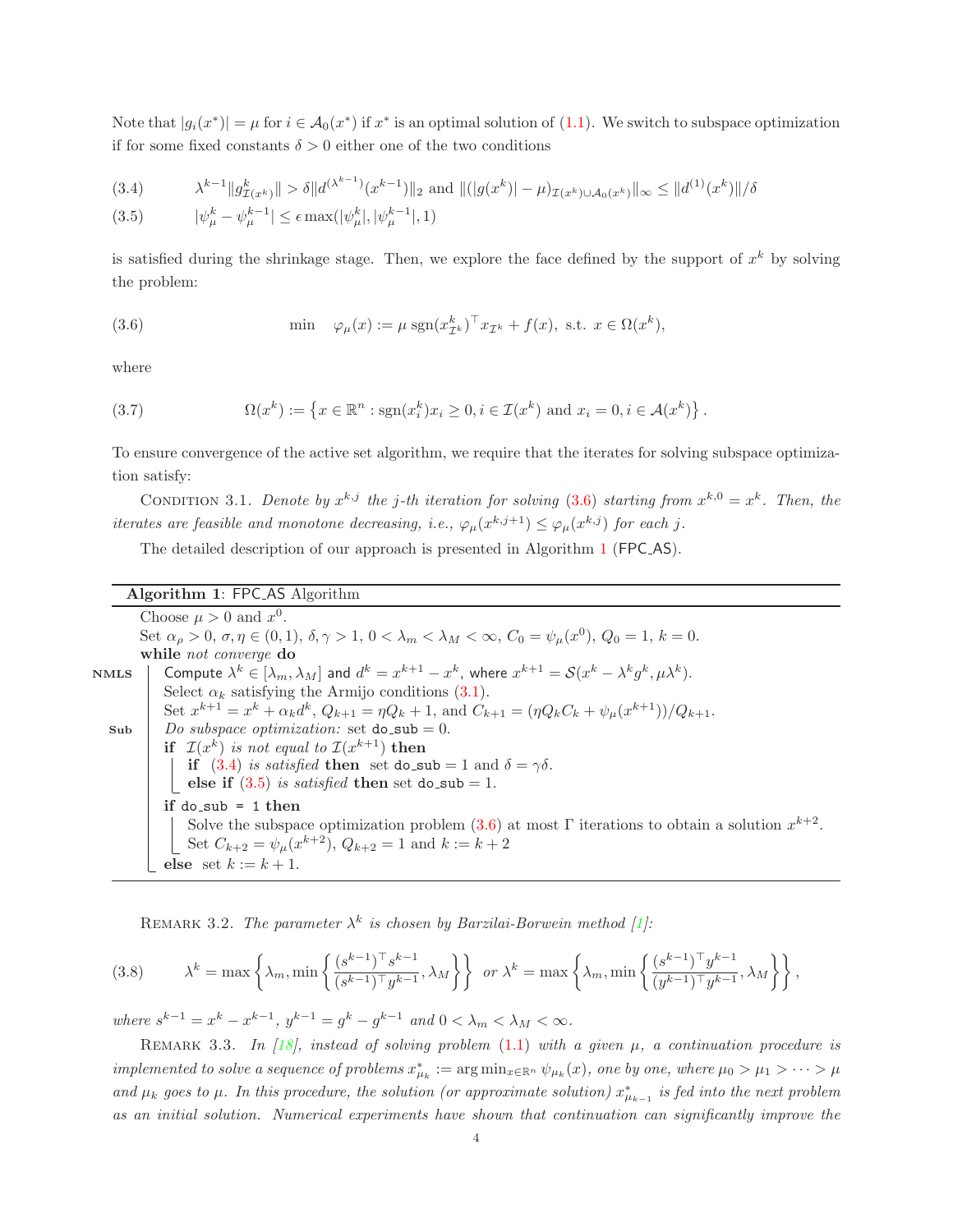overall efficiency. The convergence of the continuation procedure is a simple extension of the convergence of  $\min_{x \in \mathbb{R}^n} \psi_\mu(x)$ .

4. Convergence Analysis. Our analysis in this section is divided into three parts: the convergence of the shrinkage phase, the identification of the active set and the convergence of the overall algorithm. We should pointed out that, although most of the results can be adapted from those analysis in  $[6, 12, 19]$  $[6, 12, 19]$  $[6, 12, 19]$  $[6, 12, 19]$  for smooth minimization, they seem to be new in terms of  $\ell_1$ -minimization and it is meaningful to present them coherently.

<span id="page-4-0"></span>4.1. Convergence results of the shrinkage phase. Let Algorithm NMLS be a special case of Algorithm [1](#page-3-1) without the subspace optimization phase, i.e., NMLS consists of shrinkage and the nonmonotone line search using condition [\(3.1\)](#page-2-1). We study the convergence properties of NMLS by directly extending the results of the nonmonontone line search in [\[19\]](#page-18-10) for minimizing differentiable functions to the nondifferetiable problem [\(1.1\)](#page-0-0). We assume:

<span id="page-4-1"></span>ASSUMPTION 4.1. Define the level set  $\mathcal{L} := \{x \in \mathbb{R}^n : \psi_\mu(x) \leq \psi_\mu(x^0)\}.$ 

- 1.  $f(x)$  is bounded from below on  $\mathcal L$  and  $\varpi = \sup_k ||d^k|| < \infty$ .
- 2. If  $\tilde{\mathcal{L}}$  is the collection of  $x \in \mathbb{R}^n$  whose distance to  $\mathcal{L}$  is at most  $\varpi$ , then  $\nabla f$  is Lipschitz continuous on  $\widetilde{\mathcal{L}}$ , i.e., there exists a constant  $L > 0$  such that  $||g(x) - g(y)|| \le L||x - y||$  for all  $x, y \in \{x \in \mathbb{R}^n :$  $f(x) \leq f(x^0)$ .

<span id="page-4-4"></span>We first show that every iteration of the NMLS algorithm is well defined, namely, there exists a step size satisfying the Armijo condition [\(3.1\)](#page-2-1).

LEMMA 4.2. Suppose that Assumption [4.1](#page-4-1) holds. For the sequence  $\{x^k\}$  generated by Algorithm NMLS, we have  $\psi_{\mu}^k \leq C_k \leq A_k$  and  $Q_k \leq 1/(1 - \eta)$ , where  $A_k = \frac{1}{k+1} \sum_{i=0}^k \psi_{\mu}^k$ . If  $\Delta^k < 0$  and  $\psi_{\mu}(x)$  is bounded from below, there exists  $\alpha_k$  satisfying the Armijo condition [\(3.1\)](#page-2-1).

*Proof.* The inequalities  $\psi_{\mu}^k \leq C_k \leq A_k$  and  $Q_k \leq 1/(1-\eta)$  follow directly from the proof of Lemma 1.1 and Theorem 2.2 in  $[19]$ . From Lemma 5 in  $[17]$ , the Armijo condition

(4.1) 
$$
\psi_{\mu}(x^{k} + \alpha_{k}d^{k}) \leq \psi_{\mu}(x^{k}) + \sigma \alpha_{k} \Delta^{k}.
$$

is satisfied for any  $\sigma \in (0,1)$  wherever  $0 \le \alpha_k \le \min\{1, 2(1-\sigma)/(\lambda_M L)\}\$ . Since  $\psi_\mu(x^k) \le C_k$ , it follows that  $\alpha_k$  can be chosen to satisfy  $(3.1)$  for each k.  $\Box$ 

<span id="page-4-3"></span>The next result provides lower and upper bounds for the step size  $\alpha_k$ .

LEMMA 4.3. Suppose that Assumption [4.1](#page-4-1) holds. If the Armijo condition [\(3.1\)](#page-2-1) is satisfied with  $0 <$  $\alpha_{\rho} \leq 1$ , then  $\alpha_{\rho} \geq \alpha_{k} \geq \tilde{\alpha} := \min \left\{ \alpha_{\rho}, \frac{2\rho(1-\sigma)}{\lambda_{ML}} \right\}$  $\lambda_M$   $L$  $\bigg\}$ .

*Proof.* If the initial step size  $\alpha_{\rho}$  satisfies the Armijo condition [\(3.1\)](#page-2-1), then  $\alpha_k = \alpha_{\rho}$ . Otherwise, since  $\psi_{\mu}^{k} \leq C_{k}$  and  $h_{k}$  is the smallest integer such that  $\alpha_{k} = \alpha_{\rho} \rho^{h_{k}}$  satisfies [\(3.1\)](#page-2-1), we have

<span id="page-4-2"></span>(4.2) 
$$
\psi_{\mu}(x^k + \alpha_k d^k/\rho) > C_k + \sigma \alpha_k \Delta^k/\rho \geq \psi_{\mu}^k + \sigma \alpha_k \Delta^k/\rho.
$$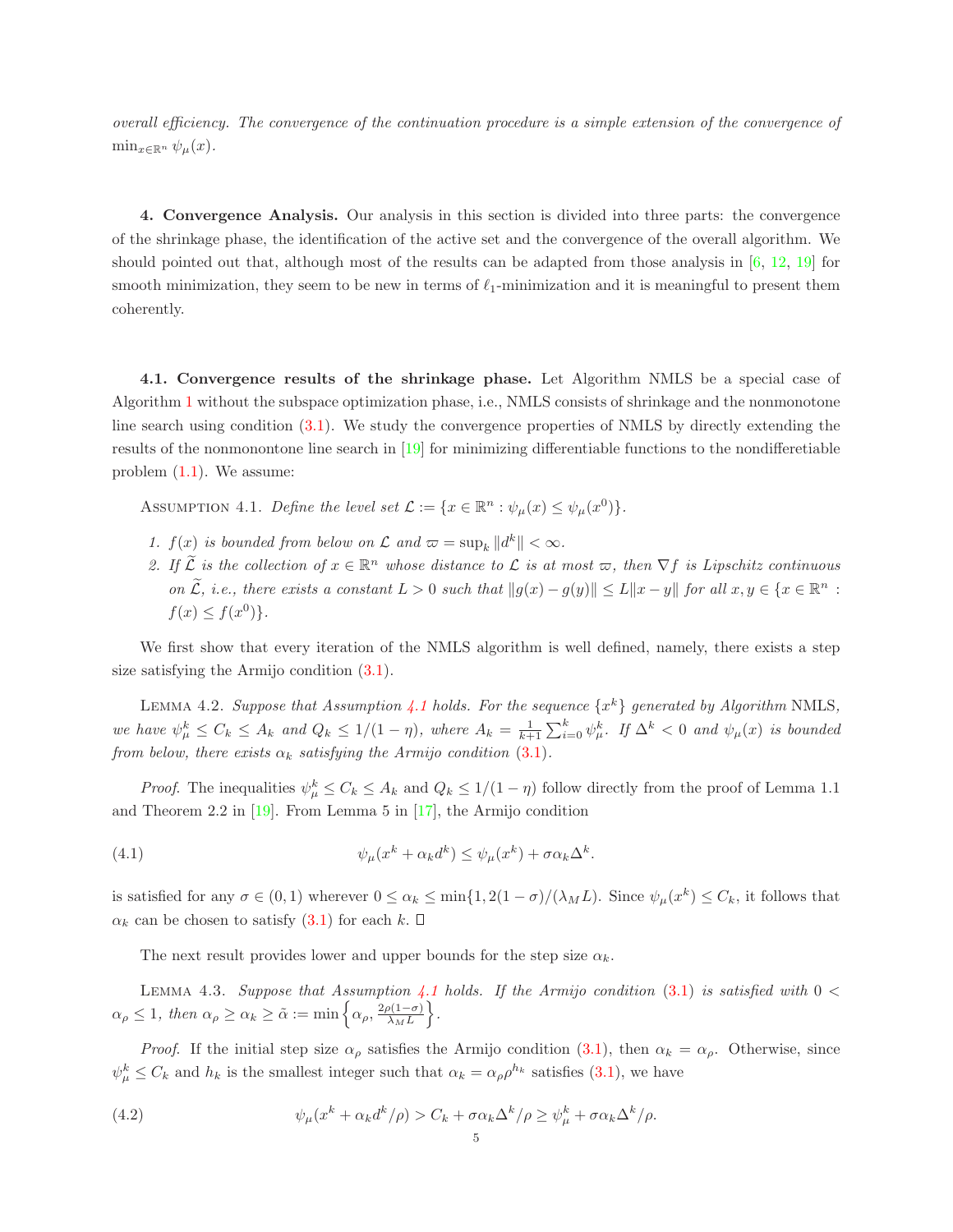From the convexity of the norm  $\|\cdot\|_1$  and Assumption [4.1,](#page-4-1) we obtain for any  $\alpha \in (0,1]$  that

<span id="page-5-0"></span>(4.3) 
$$
\psi_{\mu}(x^{k} + \alpha d^{k}) - \psi_{\mu}(x^{k})
$$
  
\n
$$
= \mu \|x^{k} + \alpha d^{k}\|_{1} - \mu \|x^{k}\|_{1} + f(x^{k} + \alpha d^{k}) - f(x^{k})
$$
  
\n
$$
\leq \alpha ((g^{k})^{\top} d^{k} + \mu \|x^{k} + d^{k}\|_{1} - \mu \|x^{k}\|_{1}) + \int_{0}^{1} (\nabla f(x^{k} + t \alpha d^{k}) - \nabla f(x^{k}))^{\top} (\alpha d^{k}) dt
$$
  
\n
$$
\leq \alpha \Delta^{k} + \alpha^{2} \frac{L}{2} \|d^{k}\|_{2}^{2},
$$

Since  $0 < \alpha^k/\rho < 1$ , it follows from [\(4.2\)](#page-4-2) and [\(4.3\)](#page-5-0) that

<span id="page-5-5"></span>
$$
\frac{\alpha_k}{\rho}\sigma\Delta^k \le \frac{\alpha_k}{\rho}\Delta^k + \left(\frac{\alpha_k}{\rho}\right)^2\frac{L}{2}||d^k||_2^2,
$$

which, after rearranging terms, together with **P6** of Lemma [2.1,](#page-1-5) gives us  $\alpha_k \geq \frac{2\rho(1-\sigma)}{\lambda_M L}$  $\frac{\partial (1-\sigma)}{\partial_M L}$ .

We now prove the global convergence of Algorithm NMLS.

THEOREM 4.4. Suppose that Assumption [4.1](#page-4-1) holds. Then the sequence  $\{x^k\}$  generated by Algorithm NMLS satisfies  $\lim_{k\to\infty} ||d^k|| = 0.$ 

Proof. From the Armijo condition  $(3.1)$  and Lemma [4.3,](#page-4-3) we have

(4.4) 
$$
\psi_{\mu}^{k+1} \leq C_k - \zeta \|d^k\|_2^2,
$$

where  $\zeta = \frac{\sigma \tilde{\alpha}}{\lambda_m}$ . Then the proof is similar to the proof of Theorem 2.2 in [\[19\]](#page-18-10). From the updating rule [\(3.2\)](#page-2-2) and [\(4.4\)](#page-5-1), we obtain

<span id="page-5-1"></span>
$$
C_{k+1} = \frac{\eta Q_k C_k + \psi_\mu(x^{k+1})}{Q_{k+1}} \le \frac{\eta Q_k C_k + C^k - \zeta ||d^k||_2^2}{Q_{k+1}} = C_k - \frac{\zeta ||d^k||_2^2}{Q_{k+1}}.
$$

Since  $\psi_{\mu}(x)$  is bounded from below and  $\psi_k \leq C_k$  for all k, we conclude that  $C_k$  is bounded from below. Hence, we obtain  $\sum_{k=0}^{\infty}$  $\frac{||d^k||_2^2}{Q_{k+1}} < \infty$ , which together with the fact  $Q_{k+1} \leq 1/(1-\eta)$  from Lemma [4.2](#page-4-4) implies that  $\lim_{k\to\infty} ||d^k|| = 0.$ 

<span id="page-5-2"></span>Let  $X^*$  be the set of stationary points of  $(1.1)$ . We now state an assumption for proving the R-linear convergence of Algorithm NMLS instead of requiring the strong convexity assumption on  $f(x)$  as in [\[19\]](#page-18-10).

ASSUMPTION 4.5. (Assumption 2, [\[17\]](#page-18-16)) (a)  $X^* \neq \emptyset$  and for any v such that  $\min \psi_\mu(x) \leq v$ , there exist scalars  $\rho > 0$  and  $\epsilon > 0$  such that  $dist(x, X^*) \leq \rho ||d^{(1)}(x)||$ , whenever  $\psi_{\mu}(x) \leq v$ ,  $||d^{(1)}(x)|| \leq \epsilon$ .

<span id="page-5-3"></span>(b) There exists a scalar  $\delta > 0$  such that  $||x - y|| \geq \delta$  whenever  $x, y \in X^*$ ,  $\psi_\mu(x) \neq \psi_\mu(y)$ .

LEMMA 4.6. (Theorem 4, [\[17\]](#page-18-16)) Suppose that  $X^* \neq \emptyset$ . Then Assumption [4.5\(](#page-5-2)a) holds under any of the following conditions:

- 1. f is strongly convex and  $\nabla f$  is Lipschitiz continuous on  $\mathbb{R}^n$ .
- 2. f is quadratic.
- 3.  $f(x) = g(EX) + q^{\top}x$  for all  $x \in \mathbb{R}^n$ , where  $E \in \mathbb{R}^{m \times n}$ ,  $q \in \mathbb{R}^n$ , and g is a strongly convex differentiable function on  $\mathbb{R}^m$  with  $\nabla g$  Lipschitz continuous on  $\mathbb{R}^m$ .

In addition to Lemma [4.6,](#page-5-3) Assumption  $(4.5)(a)$  also holds under the strong second-order optimality sufficient condition, i.e., for any stationary point  $x^* \in X^*$ , there exists  $\omega > 0$  such that

<span id="page-5-4"></span>(4.5) 
$$
d^{\top} \nabla^2 f(x^*) d \ge \omega ||d||^2, \text{ whenever } d_i = 0 \text{ for all } i \in \mathcal{A}_{\pm}(x^*).
$$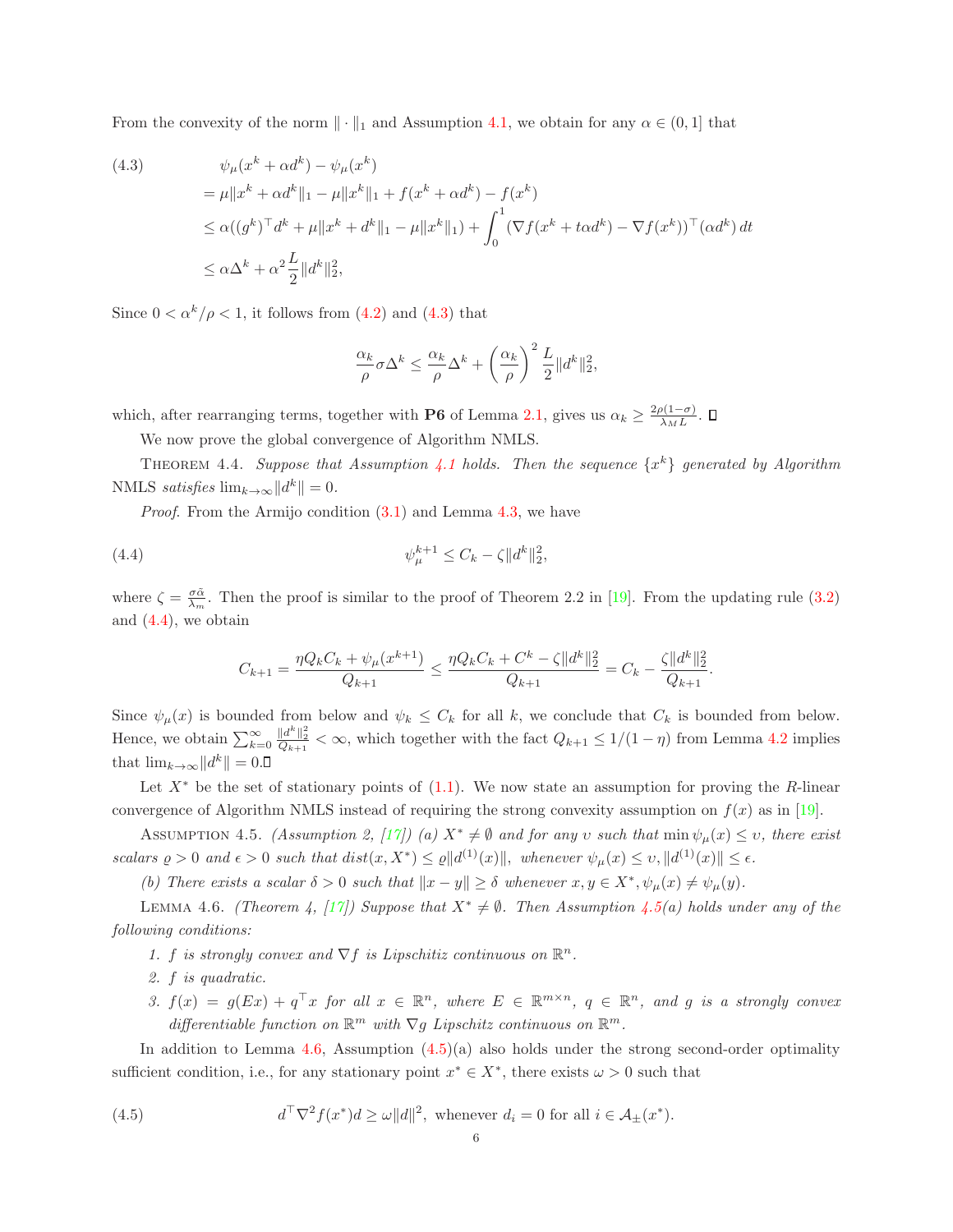<span id="page-6-6"></span>The proof of next lemma is a modification of Lemma 5.4 in [\[12\]](#page-18-5).

LEMMA 4.7. Suppose that Assumptions [4.1](#page-4-1) holds. If f is twice-continuously differentiable near a stationary point  $x^*$  of  $(1.1)$  satisfying the strong second-order sufficient optimality condition  $(4.5)$ , then there exists  $\rho > 0$  such that

<span id="page-6-5"></span>(4.6) 
$$
||x - x^*|| \le \varrho ||d^{(1)}(x)||,
$$

for all  $x \in \mathcal{B}_{\rho}(x^*)$ , where  $\rho =$  $\sqrt{1 + \left(\frac{(1+L)^2}{0.5\omega}\right)}$  $0.5\omega$  $\int_0^2$  and  $\mathcal{B}_{\rho}(x^*)$  is the ball centered at  $x^*$  with radius  $\rho$ .

*Proof.* By the continuity of the second derivative of f, it follows from  $(4.5)$  that for  $\rho > 0$  sufficiently small,

<span id="page-6-3"></span>(4.7) 
$$
(g(x) - g(x^*))^\top (x - x^*) \ge 0.5\omega \|x - x^*\|^2
$$

for all  $x \in \mathcal{B}_{\rho}(x^*)$  with  $x_i = 0$  for all  $i \in \mathcal{A}_{\pm}(x^*)$ . Choose  $\rho$  small enough if necessary so that

<span id="page-6-0"></span>(4.8) 
$$
|x_i - g_i| \leq \mu \text{ and } |g_i| < \mu \text{ for all } i \in \mathcal{A}_{\pm}(x^*) \text{ and } x \in \mathcal{B}_{\rho}(x^*).
$$

Define  $\bar{x}$  as  $\bar{x}_i = 0$  if  $i \in \mathcal{A}_{\pm}(x^*)$ , otherwise,  $\bar{x}_i = x_i$ . From [\(4.8\)](#page-6-0), we obtain

$$
(4.9) \t\t\t\t||x - \bar{x}|| \le ||d^{(1)}(x)||
$$

for all  $x \in \mathcal{B}_{\rho}(x^*)$  and

<span id="page-6-1"></span>
$$
\mathcal{S}_i(\bar{x} - g, \mu) - \bar{x}_i = 0
$$
, and  $d^{(1)}(x)_i = \mathcal{S}_i(x - g, \mu) - x_i = -x_i$ 

for all  $i \in \mathcal{A}_{\pm}(x^*)$ , while

<span id="page-6-2"></span>
$$
S_i(\bar{x} - g, \mu) - \bar{x}_i = d^{(1)}(x)_i = S_i(x - g, \mu) - x_i
$$

for  $i \notin \mathcal{A}_{\pm}(x^*)$ . Hence, we obtain

(4.10) 
$$
\|\mathcal{S}(\bar{x} - g, \mu) - \bar{x}\| \le \|d^{(1)}(x)\|
$$

for all  $x \in \mathcal{B}_{\rho}(x^*)$ . From the Lipschitz continuity of g, [\(4.9\)](#page-6-1), [\(4.10\)](#page-6-2) and **P3** of Lemma [2.1,](#page-1-5) we have

$$
||d^{(1)}(\bar{x})|| = ||S(\bar{x} - \bar{g}, \mu) - S(\bar{x} - g, \mu) + S(\bar{x} - g, \mu) - \bar{x}||
$$
  
\n
$$
\leq L ||\bar{x} - x|| + ||d^{(1)}(x)||
$$
  
\n
$$
\leq (1 + L) ||d^{(1)}(x)||
$$

for all  $x \in \mathcal{B}_{\rho}(x^*)$ . Therefore, we obtain from **P8** of Lemma [2.1,](#page-1-5) [\(4.7\)](#page-6-3) and [\(4.11\)](#page-6-4) that

<span id="page-6-4"></span>
$$
\|\bar{x} - x^*\| \le \left(\frac{1+L}{0.5\omega}\right) \|d^{(1)}(\bar{x})\| \le \left(\frac{(1+L)^2}{0.5\omega}\right) \|d^{(1)}(x)\|.
$$

Since  $||x - \bar{x}||^2 + ||\bar{x} - x^*||^2 = ||x - x^*||^2$ , the inequality [\(4.6\)](#page-6-5) is proved by squaring [\(4.9\)](#page-6-1) and [\(4.11\)](#page-6-4).

We next present a relationship between  $\psi_{\mu}(x^{k+1})$  and  $\Delta^{k}$  with respect to the objective function value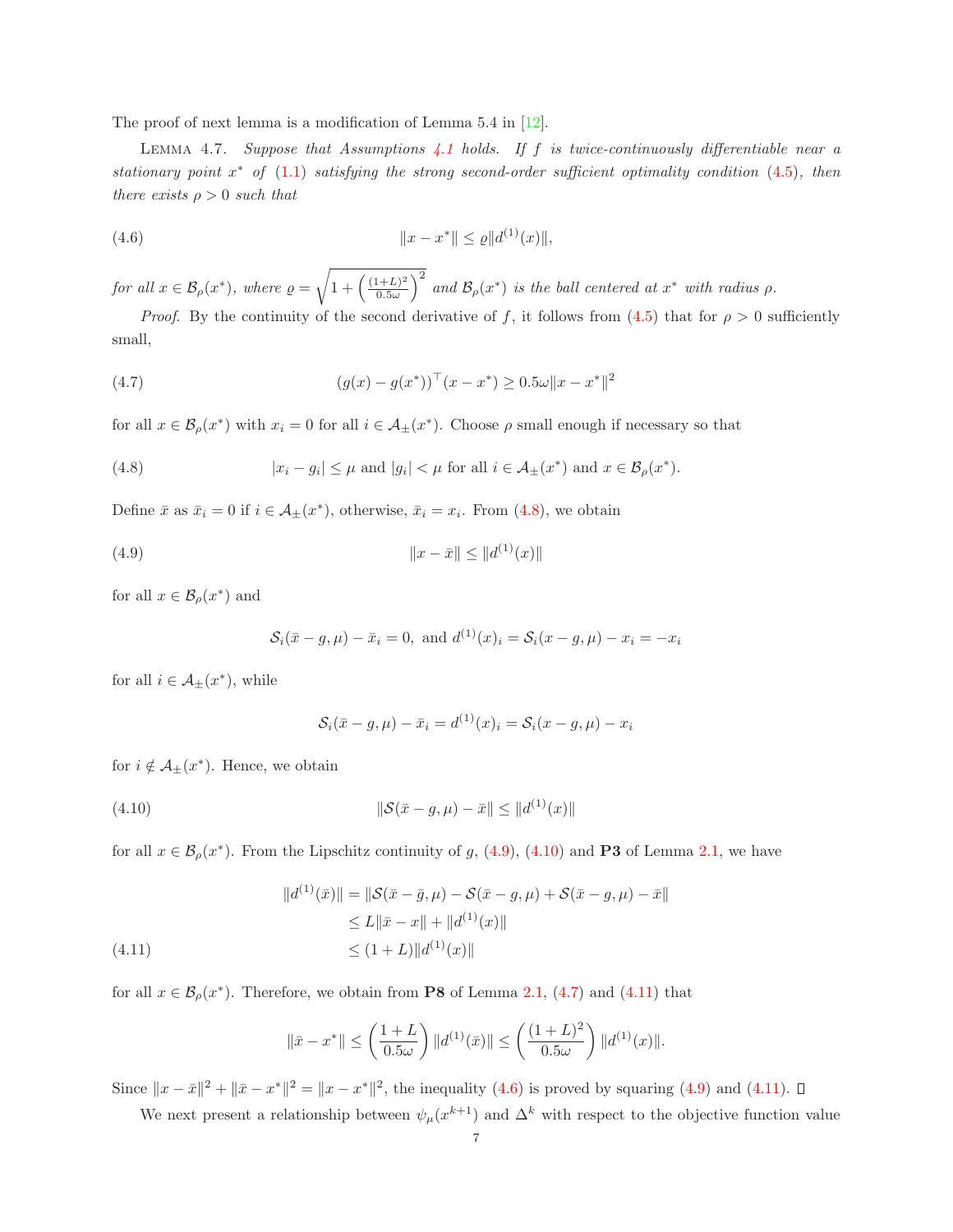at a stationary point. The proof here is adapted from the proof of Theorem 5.2 in [\[17\]](#page-18-16) and it uses the relationship between  $||d^{(\lambda)}(x)||$  and  $||d^{(1)}(x)||$  derived from **P4** and **P5** of Lemma [2.1](#page-1-5) as

<span id="page-7-0"></span>(4.12) 
$$
\min(1, \lambda_m) \|d^{(1)}(x)\| \le \|d^{(\lambda)}(x)\| \le \max(1, \lambda_M) \|d^{(1)}(x)\|,
$$

(4.13) 
$$
\min(1, \frac{1}{\lambda_M}) \|d^{(\lambda)}(x)\| \le \|d^{(1)}(x)\| \le \max(1, \frac{1}{\lambda_m} \|d^{\lambda)}(x)\|,
$$

<span id="page-7-5"></span>for any  $\lambda$  such that  $\lambda_m \leq \lambda \leq \lambda_M$ .

LEMMA 4.8. Suppose that Assumptions [4.1](#page-4-1) and [4.5](#page-5-2) hold. Then there exist  $\vartheta$ ,  $\beta > 0$  and  $\hat{k} > 0$  such that the sequence  $\{x^k\}$  generated by Algorithm NMLS satisfies

<span id="page-7-4"></span>(4.14) 
$$
\psi_{\mu}(x^{k+1}) - \vartheta \leq -\beta \Delta^{k}, \quad \forall k \geq \hat{k}.
$$

Proof. Theorem [4.4](#page-5-5) gives that  $\lim_{k\to\infty} ||d^{(\lambda^k)}(x^k)|| = 0$ . Hence,  $\lim_{k\to\infty} ||d^{(1)}(x^k)|| = 0$ , i.e.,  $||d^{(1)}(x^k)|| \le$  $\epsilon$  for  $k > \bar{k}$  for  $\bar{k}$  large enough, from [\(4.13\)](#page-7-0). Since  $\psi_{\mu}(x^{k+1}) \leq C_k$  and  $C_{k+1}$  is a convex combination of  $C_k$ and  $\psi_{\mu}(x^{k+1}),$  we have  $C_{k+1} \leq C_k$  and

<span id="page-7-6"></span>(4.15) 
$$
\psi_{\mu}(x^{k+1}) \leq C_k \leq C_{k-1} \leq \cdots \leq C_0 = \psi_{\mu}(x^0).
$$

By Assumption  $4.5(a)$  $4.5(a)$ , we have

<span id="page-7-2"></span>(4.16) 
$$
||x^{k} - \bar{x}^{k}|| \leq \varrho ||d^{(1)}(x^{k})||, \quad \forall k \geq \bar{k},
$$

where  $\varrho > 0$  and  $\bar{x}^k \in X^*$  satisfies  $||x^k - \bar{x}^k|| = dist(x, X^*)$ . Since  $\lim_{k \to \infty} ||d^{(1)}(x^k)|| = 0$ , we have  $\lim_{k\to\infty} ||x^k - \bar{x}^k|| = 0$ . Then it follows from  $\lim_{k\to\infty} ||x^{k+1} - x^k|| = 0$  and Assumption [4.5\(](#page-5-2)b) that  $\{\bar{x}^k\}$ eventually settles down at some isocost surface of  $\psi_{\mu}(x)$ , i.e., there exist an index  $\hat{k} \geq \bar{k}$  and a scalar  $\vartheta$  such that  $\psi_{\mu}(\bar{x}^k) = \vartheta$  for all  $k \geq \hat{k}$ . By Theorem 2 in [\[17\]](#page-18-16),  $\liminf_{k \to \infty} \psi_{\mu}(x^k) \geq \vartheta$ .

<span id="page-7-1"></span>Using the mean value theorem with  $\tilde{x}^k$  a point lying on the segment joining  $x^{k+1}$  with  $\bar{x}^k$ , we obtain

(4.17) 
$$
\psi_{\mu}(x^{k+1}) - \vartheta = \nabla f(\tilde{x}^{k})^{\top} (x^{k+1} - \bar{x}^{k}) + \mu \|x^{k+1}\|_{1} - \mu \|\bar{x}^{k}\|_{1}
$$

$$
= (\nabla f(\tilde{x}^{k}) - g^{k})^{\top} (x^{k+1} - \bar{x}^{k}) - \frac{1}{\lambda^{k}} (d^{k})^{\top} (x^{k+1} - \bar{x}^{k})
$$

$$
+ (g^{k} + \frac{1}{\lambda^{k}} d^{k})^{\top} (x^{k+1} - \bar{x}^{k}) + \mu \|x^{k+1}\|_{1} - \mu \|\bar{x}^{k}\|_{1}.
$$

Since  $\tilde{\alpha} \leq \alpha^k \leq \alpha \leq 1$ , Lemma 5 (a) in [\[17\]](#page-18-16) implies that

$$
(g^k+\frac{1}{\lambda^k}d^k)^\top (x^{k+1}-\bar{x}^k)+\mu\|x^{k+1}\|_1-\mu\|\bar{x}^k\|_1\leq (\alpha^k-1)\left(\frac{1}{\lambda^k}\|d^k\|^2+\Delta^k\right)\leq -(1-\tilde{\alpha})\Delta^k,
$$

which together with Lipschitz continuity of  $q(x)$  and Cauchy-Schwartz inequality, yields from [\(4.17\)](#page-7-1) that

$$
(4.18) \t\t \psi_{\mu}(x^{k+1}) - \vartheta \le L \|\tilde{x}^{k} - \bar{x}^{k}\| \|x^{k+1} - \bar{x}^{k}\| + \frac{1}{\lambda^{k}} \|d^{k}\| \|x^{k+1} - \bar{x}^{k}\| - (1 - \tilde{\alpha})\Delta^{k}
$$

From [\(4.16\)](#page-7-2), we obtain, for  $k \geq \hat{k}$ ,

<span id="page-7-3"></span>
$$
\|\tilde{x}^k - x^k\| \le \|x^{k+1} - x^k\| + \|x^k - \bar{x}^k\| \le \alpha^k \|d^k\| + \varrho \|d^{(1)}\| \le \delta_1 \|d^k\|.
$$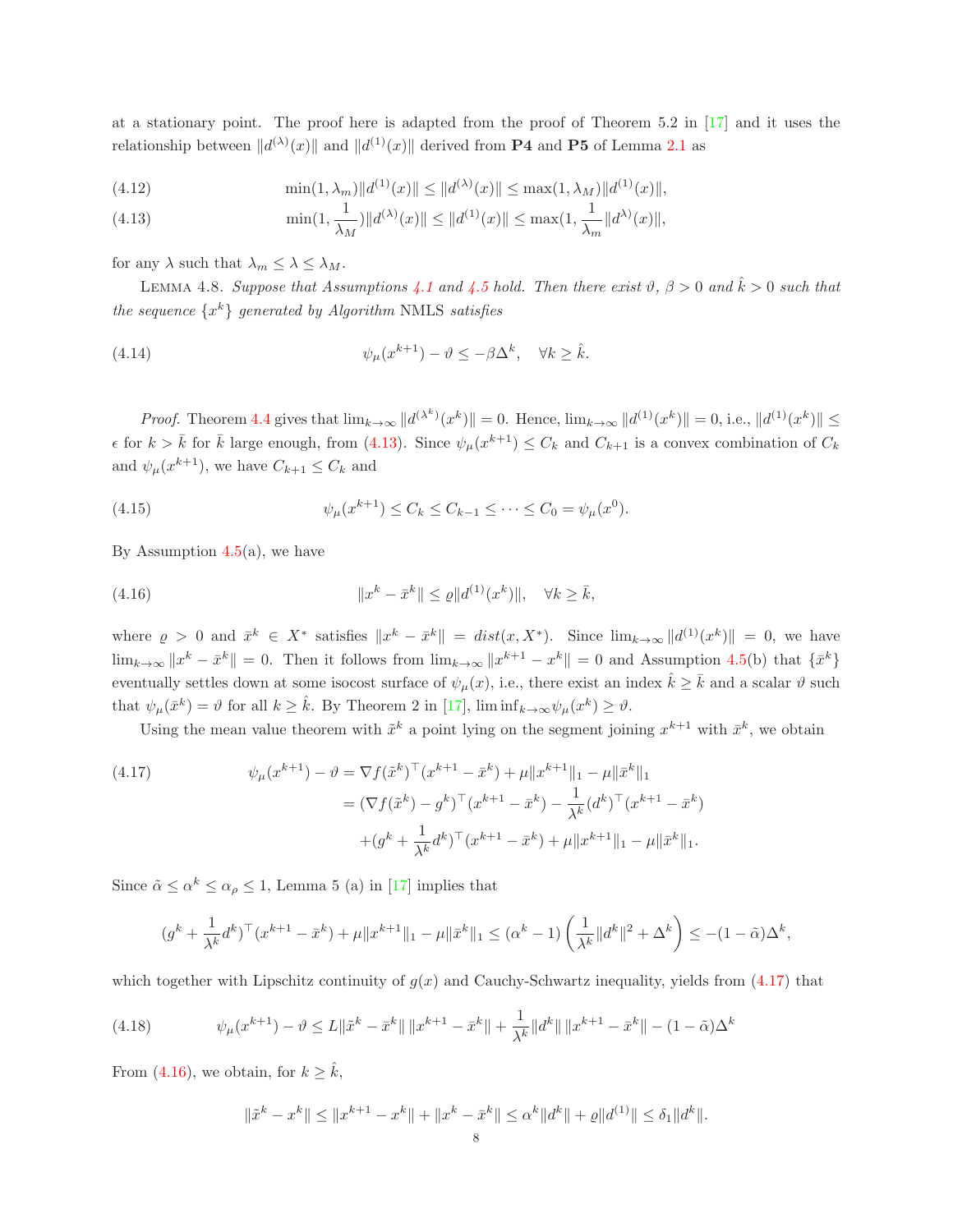where  $\delta_1 = \alpha_\rho + \varrho \min(1, 1/\lambda_m)$ . Similarly, we have  $||x^{k+1} - \bar{x}^k|| \leq \delta_1 ||d^k||$  and  $||x^{k+1} - x^k|| \leq \alpha_\rho ||d^k||$ . Therefore, we obtain from [\(4.18\)](#page-7-3) that

<span id="page-8-3"></span>
$$
\psi_\mu(x^{k+1}) - \vartheta \le \left(L\delta_1^2 + \frac{\delta_1}{\lambda_m}\right) \|d^k\|^2 - (1-\tilde\alpha)\Delta^k,
$$

which gives [\(4.14\)](#page-7-4) with  $\beta = \left( L\delta_1^2 + \frac{\delta_1}{\lambda_m} \right)$  $\big)$   $\lambda_M + (1 - \tilde{\alpha})$ .

Finally, we are able to establish the R-linear convergence result.

THEOREM 4.9. (R-linear convergence) Suppose that Assumptions [4.1](#page-4-1) and [4.5](#page-5-2) hold. Then there exist  $\vartheta$ ,  $0 < \tau < 1$  and  $\hat{k} > 0$  such that the sequence  $\{x^k\}$  generated by algorithm NMLS satisfies

(4.19) 
$$
\psi_{\mu}(x^{k}) - \vartheta \leq \tau^{k-\hat{k}}((\psi_{\mu}(x^{0}) - \vartheta),
$$

for each k. Moreover, the sequence  $\{x^k\}$  converges at least R-linearly.

*Proof.* 1) We claim that for all  $k > \hat{k}$ 

(4.20) 
$$
\psi_{\mu}(x^{k+1}) - \vartheta \le (1 - \sigma \tilde{\alpha} b_2)(C_k - \vartheta),
$$

where  $b_2 = 1/(\beta + \sigma \tilde{\alpha})$ . Suppose  $-\Delta^k \ge b_2(C_k - \vartheta)$ , then the Armijo condition [\(3.1\)](#page-2-1) gives

<span id="page-8-0"></span>
$$
\psi_{\mu}(x^{k+1}) - \vartheta = (C_k - \vartheta) + (\psi_{\mu}(x^{k+1}) - C_k) \le (C_k - \vartheta) + \sigma \tilde{\alpha} \Delta^k
$$
  

$$
\le (1 - \sigma \tilde{\alpha} b_2)(C_k - \vartheta).
$$

Suppose  $-\Delta^k < b_2(C_k - \vartheta)$ . From [\(4.14\)](#page-7-4) in Lemma [4.8,](#page-7-5) we obtain, for all  $k > \hat{k}$ , that

<span id="page-8-2"></span>
$$
\psi_{\mu}(x^{k+1}) - \vartheta \leq -\beta \Delta^k \leq \beta b_2 (C_k - \vartheta) = (1 - \sigma \tilde{\alpha} b_2)(C_k - \vartheta).
$$

2) We now show that for each  $k > \hat{k}$ ,

$$
(4.21) \t C_{k+1} - \vartheta \le \tau (C_k - \vartheta),
$$

where  $0 < \tau = 1 - (1 - \eta)\sigma \tilde{\alpha} b_2 < 1$ . The proof is similar to Theorem 3.1 of [\[19\]](#page-18-10). From the update formula  $(3.2)$ , we have

(4.22) 
$$
C_{k+1} - \vartheta = \frac{\eta Q_k (C_k - \vartheta) + (\psi_\mu(x^{k+1}) - \vartheta)}{1 + \eta Q_k}.
$$

Hence, using [\(4.20\)](#page-8-0) in [\(4.22\)](#page-8-1) and using  $Q_{k+1} \leq 1/(1 - \eta)$  yields

<span id="page-8-1"></span>
$$
C_{k+1} - \vartheta \le \frac{(\eta Q_k + 1 - \sigma \tilde{\alpha} b_2)(C_k - \vartheta)}{1 + \eta Q_k} = \left(1 - \frac{\sigma \tilde{\alpha} b_2}{Q_{k+1}}\right)(C_k - \vartheta)
$$
  

$$
\le (1 - (1 - \eta)\sigma \tilde{\alpha} b_2)(C_k - \vartheta),
$$

which proves  $(4.21)$ . Therefore, we obtain  $(4.19)$  from  $(4.21)$  by using  $(4.15)$ .

3) If  $f(x)$  is strictly convex, then the R-linear convergence follows from [\(4.19\)](#page-8-3) immediately. Otherwise,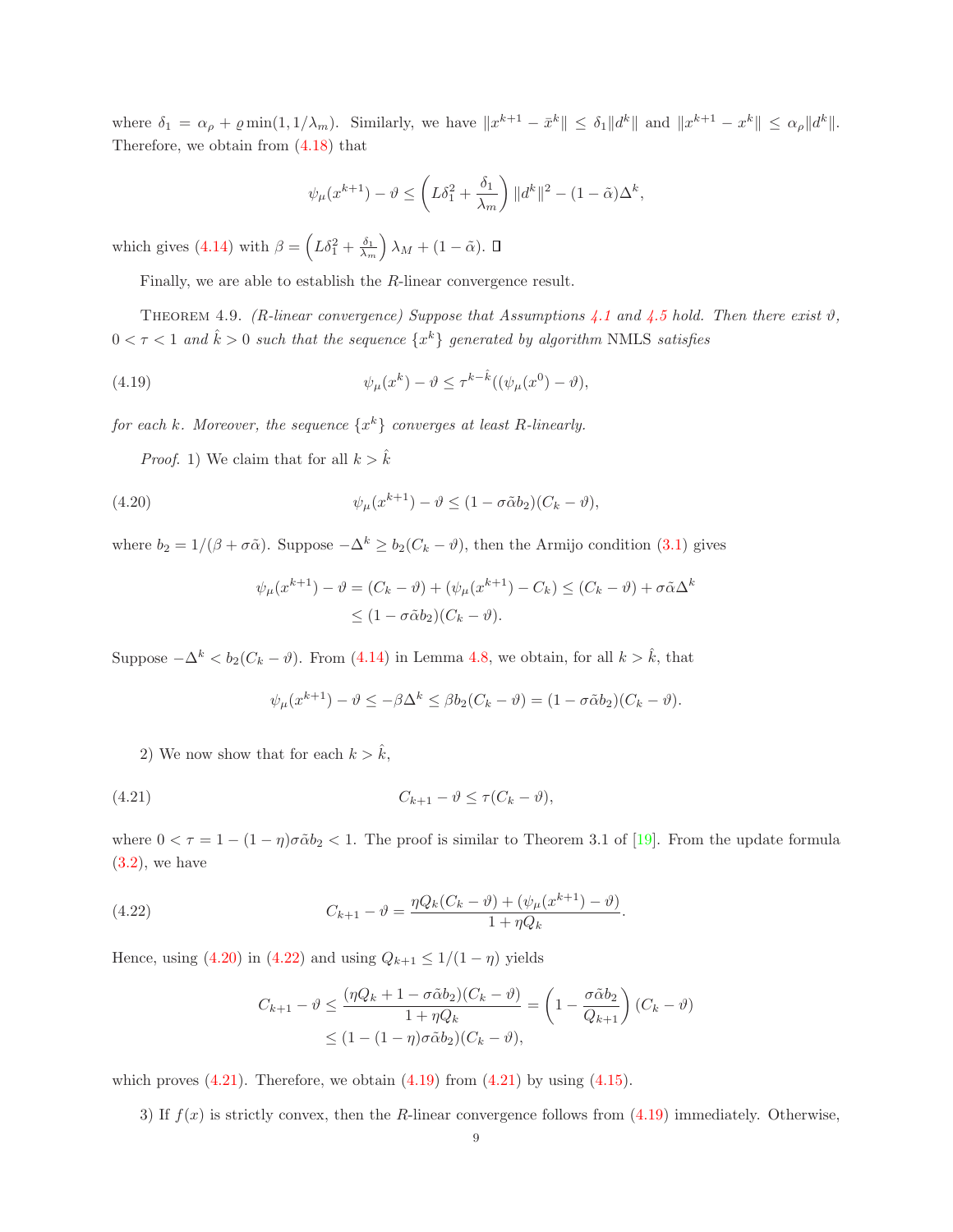we prove R-linear convergence as follows. From the definition of  $C_{k+1}$  in [\(3.2\)](#page-2-2), we have

<span id="page-9-2"></span>(4.23) 
$$
C_k - \psi_{\mu}^{k+1} = (1 + \eta Q_k)(C_k - C_{k+1}) \le \frac{1}{1 - \eta}(C_k - C_{k+1}).
$$

The Armijo condition [\(3.1\)](#page-2-1) implies that

(4.24) 
$$
\psi_{\mu}^{k+1} - C_k \leq \sigma \alpha_k \Delta^k \leq \sigma \alpha_k \frac{\gamma - 1}{\lambda^k} \|d^k\|_2^2 \leq \frac{\sigma(\gamma - 1)}{\lambda_M \alpha_\rho} \|x^{k+1} - x^k\|_2^2.
$$

Rearranging terms of [\(4.24\)](#page-9-1) and using [\(4.23\)](#page-9-2) yield

<span id="page-9-1"></span>
$$
||x^{k+1} - x^k|| \le \sqrt{\frac{\lambda_M \alpha_\rho}{(1-\gamma)\sigma} \left(C_k - \psi_\mu^{k+1}\right)} \le \sqrt{\frac{\lambda_M \alpha_\rho}{(1-\gamma)(1-\eta_{\max})\sigma} \left(C_k - C_{k+1}\right)},
$$

which implies that  $\{x^k\}$  converges at least R-linearly since  $\{C_k - C_{k+1}\}$  converges at least R-linearly because of  $(4.21)$ .  $\square$ 

<span id="page-9-4"></span><span id="page-9-0"></span>4.2. Identification of the active set by the shrinkage phase. We now discuss the identification of the active set by Algorithm NMLS. First, we state an elementary result in the lemma below.

LEMMA 4.10. Assume that the sequence  $\{x^k\}$  converges to  $x^*$ , i.e.,  $\lim_{k\to\infty} x^k = x^*$ . Then, for any  $\xi > 0$ , there exists a finite number  $\bar{k} > 0$  so that for all  $k > \bar{k}$ , 1)  $sgn(x_i^k) = sgn(x_i^*)$  for all  $i \in \mathcal{I}(x^*)$ ; 2.  $|x_i^k - x_i^*| < \xi$  for  $i \in \mathcal{I}(x^*)$  and  $|x_i^k| < \xi$  for all  $i \in \mathcal{A}(x^*)$ .

*Proof.* Suppose that the first part does not hold, there exists a  $i \in \mathcal{I}(x^*)$  and a subsequence  $\{x^k\}$ , such that for k large enough  $sgn(x_i^k) \neq sgn(x_i^*)$  which implies that  $||x^k - x^*||_1 \geq |x_i^k - x_i^*| \geq |x_i^*|$ , which is contradiction. The second part can be proved similarly.  $\Box$ 

The next result uses the generalized directional derivative and the generalized gradient of  $\psi_{\mu}(x)$  similar to the projected gradient method for linearly constrained problems in [\[6\]](#page-18-9). The generalized directional derivative of a function  $\psi$  at x in the direction  $d \in \mathbb{R}^n$  is

$$
\psi^{\diamond}(x; d) \equiv \lim_{t \downarrow 0} \sup_{y \to x} \frac{\psi(y + td) - \psi(y)}{t},
$$

and it satisfies that

(4.25) 
$$
\psi^{\diamond}(x; d) = \max_{p \in \partial \psi(x)} \langle p, d \rangle.
$$

The genearlized gradient of a function  $\psi$  is defined as

<span id="page-9-3"></span>
$$
g_{\Omega}(x) := \arg \min_{p \in \partial \psi(x)} \|p\|.
$$

Then it is straightforward to verify that the generalized gradient of the  $l_1$ -regularized function  $\psi_\mu$  is

(4.26) 
$$
g_{\Omega}(x) := \arg \min_{p \in \partial ||x||_1} ||g(x) + \mu p||_2 = \begin{cases} g_i(x) + \mu \operatorname{sgn}(x_i), & \text{if } x_i \in \mathcal{I}(x), \\ g_i(x) - \mu \operatorname{sgn}(g_i(x)), & \text{if } x_i \in \mathcal{A}_0(x), \\ 0, & \text{if } x_i \in \mathcal{A}_{\pm}(x), \end{cases}
$$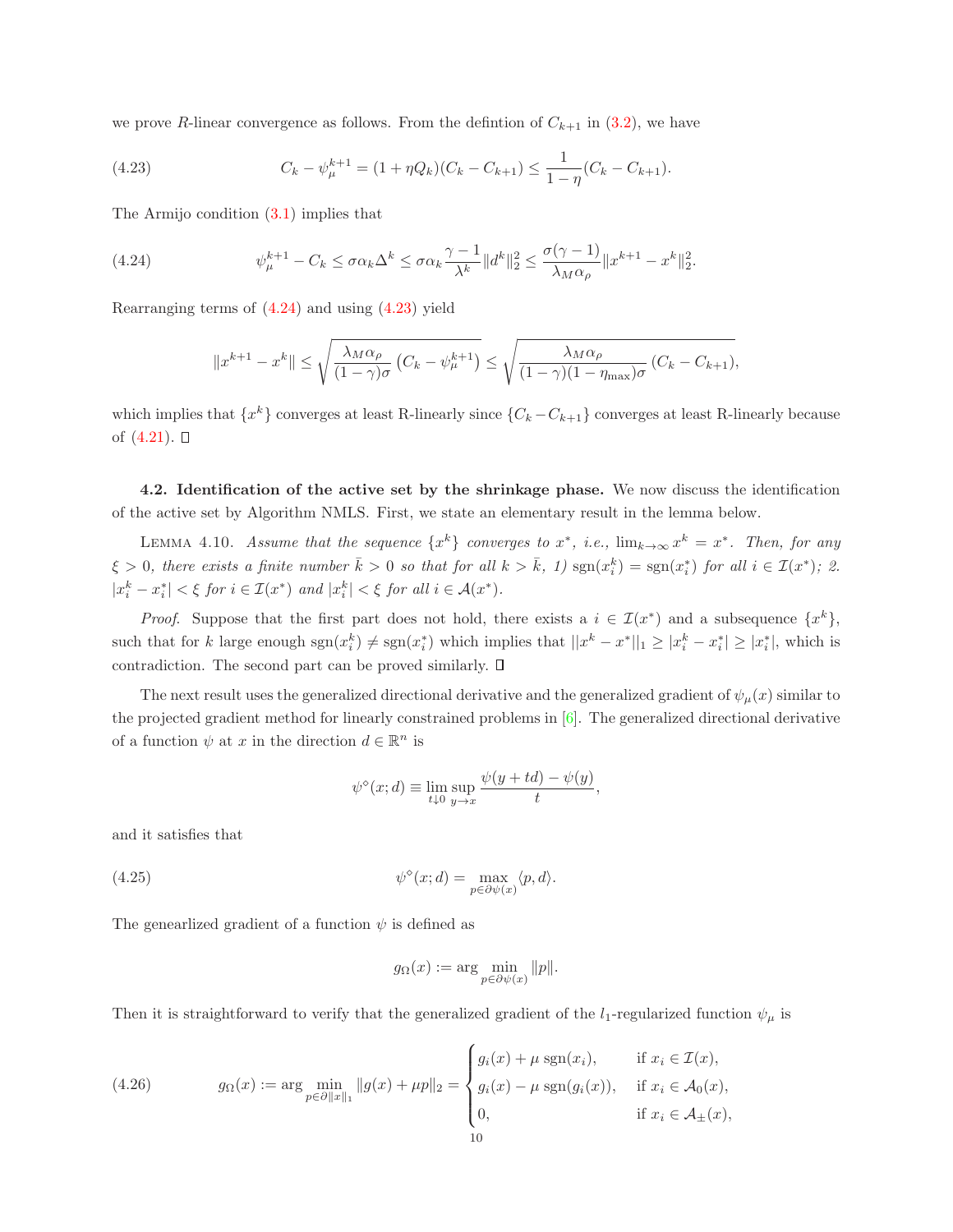and Lemma 11.1.1 in [\[8\]](#page-18-17) gives

<span id="page-10-0"></span>(4.27) 
$$
- \|g_{\Omega}(x)\| = \min_{\|d\| \le 1} \psi^{\diamond}(x, d).
$$

<span id="page-10-5"></span>Next, we show that the active set of a stationary point can be identified after a finite number of steps under some conditions.

THEOREM 4.11. Suppose that  $f(x)$  is continuously differentiable and let  $\{x^k\}$  be an arbitrary sequence converges to  $x^*$  such that  $\lim_{k\to\infty} \|g_{\Omega}(x^k)\| = 0$ . Then  $\mathcal{A}_{\pm}(x^k) = \mathcal{A}_{\pm}(x^*)$  for all k sufficiently large.

*Proof.* Since  $x^k$  converges to  $x^*$ , it is clear that  $\mathcal{A}_{\pm}(x^k) \subseteq \mathcal{A}_{\pm}(x^*)$  for all k sufficiently large. Assume, however, that there is an infinite subsequence  $K_0$  and an index l such that  $l \in \mathcal{A}_{\pm}(x^*)$  but  $x_l^k > 0$  (If not, choose a sequence such that  $x_l^k < 0$ , without loss of generality, for all  $k \in K_0$ . Let  $d = e_l$ , where  $e_l$  is the vector whose lth element equals to one and all other elements equal to zero. We obtain from [\(4.27\)](#page-10-0) that

(4.28) 
$$
g_l^k + \mu = \max_{p \in \partial \|x^k\|_1} \langle g^k + \mu p, d \rangle \le \max_{\|d\| \le 1} \psi_\mu^\diamond(x^k, d) = \|g_\Omega(x^k)\|
$$

Therefore, since  $\lim_{k\to\infty} \|g_{\Omega}(x^k)\| = 0$ , we obtain

$$
g_l^* + \mu \le 0,
$$

which contradicts the fact that  $|g_l^*| < \mu$  as  $l \in \mathcal{A}(x^*)$ .

<span id="page-10-4"></span>Denote by  $x^{k+} := \mathcal{S}(x^k - \lambda^k g^k, \mu \lambda^k)$  the point generated by shrinkage at  $x^k$ . We show that the generalized gradient at  $x^{k+}$  converges to zero similar to Theorem 3.2 in [\[6\]](#page-18-9).

THEOREM [4.1](#page-4-1)2. Suppose Assumption 4.1 holds. Then if  $\nabla f(x)$  is uniformly continuous in  $\widetilde{\mathcal{L}}$ , the sequence  $\{x^k\}$  generated by Algorithm NMLS satisfies that

$$
\lim_{k \to \infty} \|g_{\Omega}(x^{k+})\| = 0.
$$

*Proof.* Let  $\epsilon > 0$  be given and choose a direction  $v^{k+}$  with  $||v^{k+}|| \leq 1$  such that

<span id="page-10-1"></span>
$$
||g_{\Omega}(x^{k+})|| \le -\psi_{\mu}^{\diamond}(x^{k+}, v^{k+}) + \epsilon.
$$

Using **P1** of Lemma [2.1](#page-1-5) for any  $z^{k+} = x^{k+} + t_{k+}v^{k+}$  and  $t_{k+} > 0$ , we have

(4.29) 
$$
(x^{k+} - x^k + \lambda^k g^k)^{\top} (z^{k+} - x^{k+}) + \mu \lambda^k (\|z^{k+}\|_1 - \|x^{k+}\|_1) \ge 0.
$$

Taking  $t_{k+}$  small enough so that  $sgn(z_i^{k+}) = sgn(x_i^{k+})$  for any  $i \in \mathcal{I}(x^{k+})$  yields

<span id="page-10-2"></span>(4.30) 
$$
|z_{i}^{k+}| - |x_{i}^{k+}| = t_{k+} \begin{cases} \text{sgn}(x_{i}^{k+})v_{i}^{k+} & \text{if } i \in \mathcal{I}(x^{k+}), \\ |v_{i}^{k+}| & \text{if } i \in \mathcal{A}(x^{k+}). \end{cases}
$$

$$
\leq \max_{p \in \partial |x_{i}^{k+}|} p_{i}v_{i}^{k+}
$$

Rearranging terms of [\(4.29\)](#page-10-1) and using [\(4.30\)](#page-10-2) give

<span id="page-10-3"></span>
$$
(4.31) \t t_{k+}(x^{k+} - x^k)^{\top} v^{k+} \ge -t_{k+} \lambda^k (g^k - g^{k+})^{\top} v^{k+} - t_{k+} \lambda^k \max_{p \in \partial \|x^{k+}\|_1} \langle g^{k+} + \mu p, v^{k+} \rangle.
$$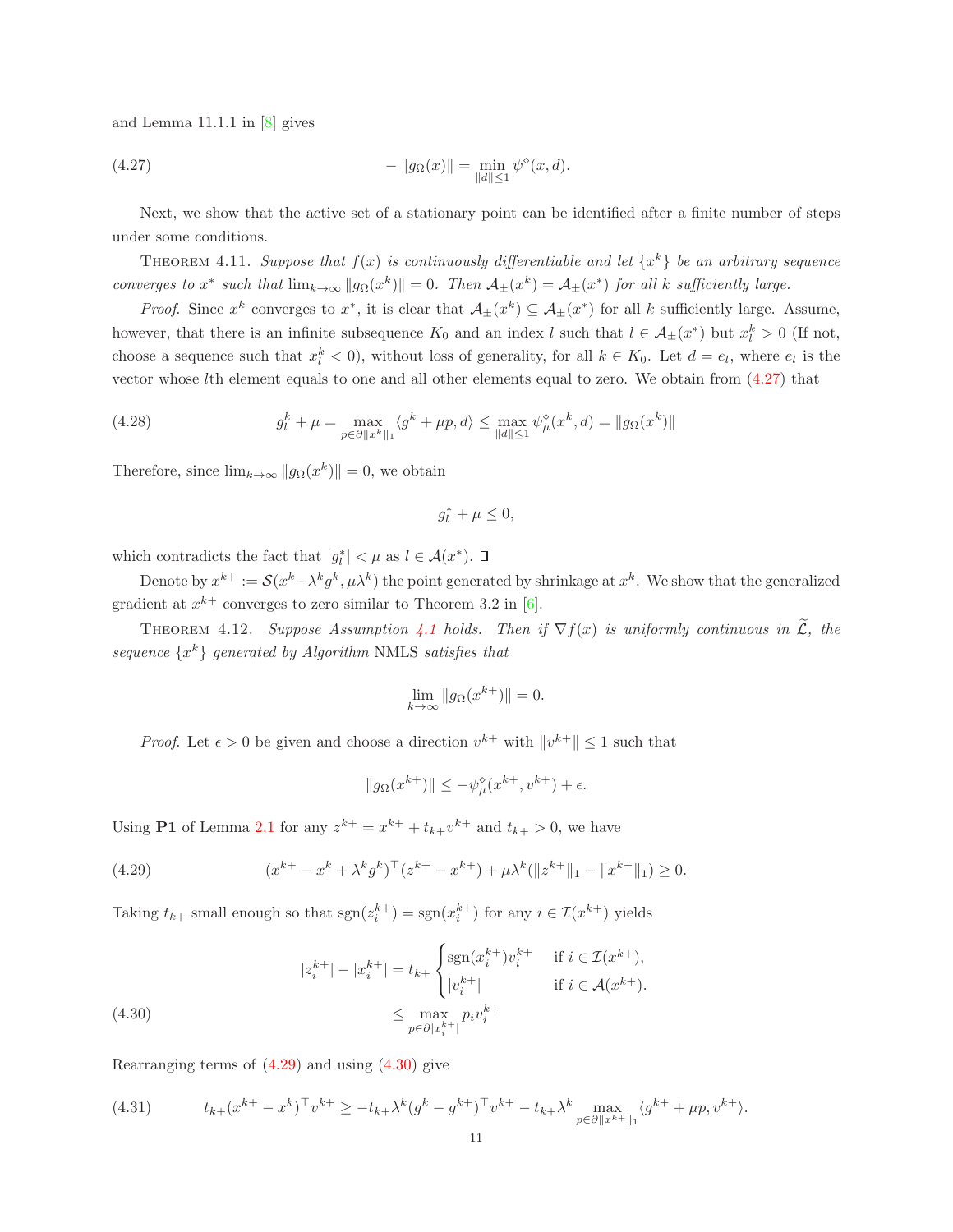Using [\(4.31\)](#page-10-3), [\(4.25\)](#page-9-3) and Cauchy-Schwartz inequality, we obtain

$$
-\lambda^k\psi^{\diamond}_{\mu}(x^{k+},v^{k+})\leq \|x^{k+}-x^k\|\,\|v^{k+}\|+\lambda^k\|g^k-g^{k+}\|\,\|v^{k+}\|.
$$

Since  $\lambda^k$  is bounded,  $||x^{k+} - x^k||$  converges to zero from Theorem [4.4](#page-5-5) and  $\nabla f$  is uniformly continuous, we conclude that

$$
\lim\sup_{k\to\infty}-\psi_\mu^\diamond(x^{k+},v^{k+})\leq 0,
$$

which implies that

$$
\lim \sup_{k \to \infty} \|g_{\Omega}(x^{k+})\| \le \epsilon.
$$

Since  $\epsilon$  is arbitrary, the proof is completed.  $\square$ 

The assumptions that  $g(x)$  is uniformly continuous in  $\tilde{\mathcal{L}}$  in Theorem [4.12](#page-10-4) can be relaxed to that the sequence  $\{x^k\}$  is bounded. The problem  $(1.1)$  is said to be *degenerate* at  $x^*$  if there exist some *i* such that  $|g_i^*| = \mu$ . Theorems [4.11](#page-10-5) and [4.12](#page-10-4) yield  $\mathcal{A}_{\pm}(x^{k+}) = \mathcal{A}_{\pm}(x^*)$  for k sufficiently large. We have not established  $\lim_{k\to\infty} \|g_{\Omega}(x^k)\| = 0$  for the sequence  $\{x^k\}$  since we can not show the inequality [\(4.30\)](#page-10-2). However, we can still show that  $x_i^k$ ,  $i \in \mathcal{A}_{\pm}(x^*)$ , converges to zero at least q-linearly.

<span id="page-11-0"></span>COROLLARY [4.1](#page-4-1)3. Suppose that Assumption 4.1 holds and the sequence  $\{x^k\}$  is generated by Algorithm NMLS. If  $\nabla f(x)$  is uniformly continuous in  $\tilde{\mathcal{L}}$ , then  $x_i^k$ ,  $i \in A_{\pm}(x^*)$ , converges to zero either after a finite number of steps or at least q-linearly.

*Proof.* 1) Assume that  $\mathcal{A}_{\pm}(x^*)$  is nonempty. Since  $f(x)$  is continuously differentiable, there exists a  $\gamma > 0$  with the property that for all  $x \in \mathcal{B}_{\gamma}(x^*)$  so that  $|g_i(x)| < \mu$  if  $i \in \mathcal{A}_{\pm}(x^*)$ . Let  $k_+$  be chosen large enough that  $x_k \in \mathcal{B}_{\gamma}(x^*)$  for all  $k > k_+$ . Suppose that there exists  $x_l^k = 0$  for  $l \in \mathcal{A}_{\pm}(x^*)$  and  $k \geq k_+$ . Then the shrinkage gives  $S_l(x^k - \lambda^k g^k, \mu \lambda^k) = 0$  since  $|x_l^k - \lambda^k g_l^k| = \lambda^k |g_l^k| < \mu \lambda^k$ . Hence,  $d_l^k = 0$ . Consequently, when an indix  $l \in \mathcal{A}_{\pm}(x^*)$  becomes active, i.e.,  $x_l^k = 0$ , at iterate  $x^k$ ,  $k \geq k_+$ , it remains active for all the subsequent iterations.

2) We now focus on the nontrivial indices in  $A_{\pm}(x^*)$ , i.e., there exists  $l \in \mathcal{A}(x^*)$  and  $x_l^k \neq 0$  for all  $k \geq k_+$ . Let  $\xi$  sufficiently small. There exists  $\bar{k}$  sufficiently large so that  $|x_i^{\bar{k}}| < \xi$  for  $i \in \mathcal{A}(x^*)$  from Lemma [4.10](#page-9-4) and  $\mathcal{A}_{\pm}(x^{k+}) = \mathcal{A}_{\pm}(x^*)$  from Theorems [4.12](#page-10-4) and [4.11](#page-10-5) for all  $k \geq \bar{k}$ . Since  $\tilde{\alpha} < \alpha_k < \alpha_\rho \leq 1$  and  $x_i^{k+1} = (1 - \alpha_k)x^k + \alpha_k x^{k+}$ , we obtain

$$
|x_i^k| \leq (1-\tilde{\alpha})^{k-\bar{k}}\xi
$$

for any  $i \in \mathcal{A}_{\pm}(x^*)$  and all  $k \geq \bar{k}$ .

The efficiency of our active set algorithm depends on how fast the iterative shrinkage scheme can identify the correct support. Since the true zero components can be nonzero after a lot of iterations in practice and the size of the support  $\mathcal{I}(x^k)$  decides the size of subspace optimization, we can use the identification function proposed in [\[10\]](#page-18-18) for general nonlinear programming to identify an approximate support.

DEFINITION 4.14. A continuous function  $\rho(x): \mathbb{R}^n \to \mathbb{R}_+$  is called an identification function for  $x^*$ with respect to a sequence  $\{x^k\}$  if  $\rho(x^*)=0$  and

(4.32) 
$$
\lim_{x^k \to x^*, x \neq x^*} \frac{\rho(x^k)}{\|x^k - x^*\|} = +\infty.
$$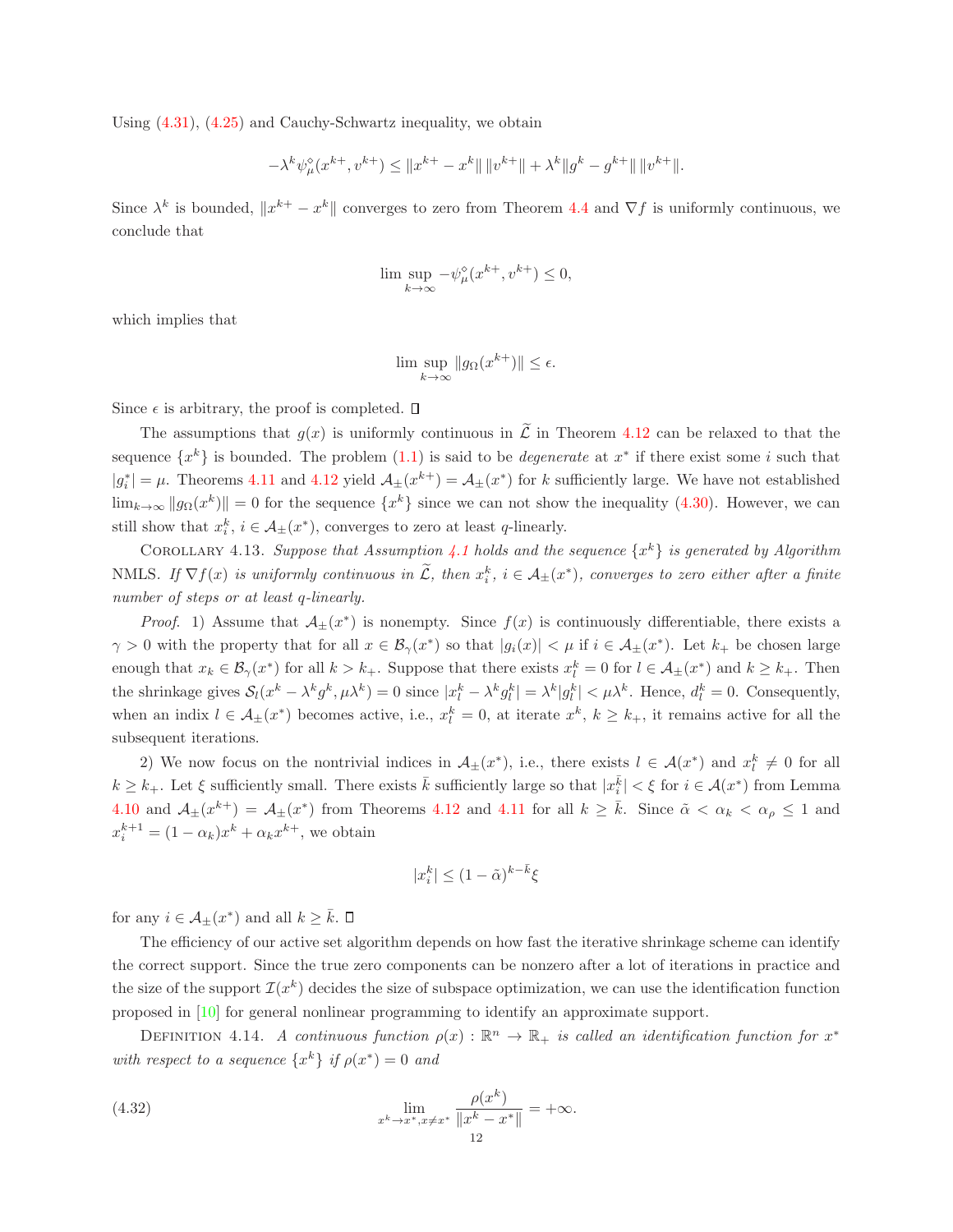Therefore, the active set  $\mathcal{A}(x^k)$  and the support  $\mathcal{I}(x^k)$  can be replaced approximately by sets

<span id="page-12-0"></span>(4.33) 
$$
\mathcal{A}_{\rho}(x^{k}) := \{i \in [1,n] \mid |x_{i}^{k}| \leq \rho(x^{k})\}, \quad \mathcal{I}_{\rho}(x^{k}) := \{i \in [1,n] \mid |x_{i}^{k}| > \rho(x^{k})\}.
$$

We further divide the approximate active indices  $\mathcal{A}_{\rho}(x^k)$  into two sets

$$
(4.34) \qquad \mathcal{A}_{\rho,\pm}(x^k) := \{ i \in \mathcal{A}_{\rho}(x) \, | \, ||g_i^k| - \mu| \ge \rho(x^k) \}, \quad \mathcal{A}_{\rho,0}(x^k) := \{ i \in \mathcal{A}_{\rho}(x^k) \, | \, ||g_i^k| - \mu| \le \rho(x^k) \}.
$$

LEMMA 4.15. Let  $\rho$  be an identification fucntion for  $x^*$  and the sequence  $\{x^k\}$  converges to  $x^*$ . Then  $\mathcal{A}_{\rho}(x^k) = A(x^*)$  and  $\mathcal{A}_{\rho,0}(x^k) = \mathcal{A}_0(x^*)$  for k sufficiently large.

*Proof.* 1) If  $i \in \mathcal{A}(x^*)$ , we have

(4.35) 
$$
|x_i^k| \leq ||x^k - x^*||_2 \leq \rho(x^k),
$$

for k sufficiently large, so that, by  $(4.33)$ ,  $i \in \mathcal{A}_{\rho}(x^k)$ . On the other hand, there exists k sufficiently large so that  $\rho(x^k) < \min\{|x_i^*|, i \in \mathcal{I}(x^*)\}$  and  $||x_i^k| - \frac{1}{2}\rho(x^k)| > \frac{1}{2}\rho(x^k)$  for  $i \in \mathcal{I}(x^*)$ . Hence, if  $|x_i^*| > 0$ , we have  $i \notin \mathcal{A}_{\rho}(x^k).$ 

2) If  $i \notin A_{\pm}(x^*)$ , then  $|g_i(x^*)| = \mu$ . From the Lipschitz continuity of  $g(x)$ , we have

<span id="page-12-4"></span>
$$
||g_i(x^k)| - \mu| \le ||g_i(x^k)| - |g_i(x^*)|| \le |g_i(x^k) - g_i(x^*)| \le L||x^k - x^*|| \le \rho(x^k),
$$

for k sufficiently large. On the other hand, if  $i \in \mathcal{A}_{\pm}(x^*)$ , then  $|g_i^*| < \mu$ , hence, by continuity of  $g(x)$ ,  $i \in \mathcal{A}_{\rho,\pm}(x^k)$ . Therefore, these facts together with 1) yield  $\mathcal{A}_{\rho,0}(x^k) = \mathcal{A}_0(x^*)$  for k sufficiently large.

Using the strong second-order sufficient optimality condition  $(4.5)$  of problem  $(1.1)$ , we will show that the function

(4.36) 
$$
\rho_1(x) := \sqrt{\|(|g| - \mu)_{\mathcal{I}(x) \cup \mathcal{A}_0(x)}\|},
$$

<span id="page-12-3"></span>is a identification function for the sequence  $\{x^k\}$  generated by Algorithm NMLS.

LEMMA [4.1](#page-4-1)6. Suppose Assumption 4.1 holds. If the sequence  $\{x^k\}$  is generated by Algorithm NMLS, then for each  $i \in \mathcal{A}_{\pm}(x^*)$  we have

<span id="page-12-1"></span>(4.37) 
$$
\limsup_{k \to \infty} \frac{|x_i^k|}{\|x^k - x^*\|^2} < \infty.
$$

*Proof.* From the proof of Corrollary [4.13,](#page-11-0) an index  $l \in A_{\pm}(x^*)$  of  $x^k$  remains active for all the subsequent iterations once it becomes active for  $k$  sufficiently large. Hence, the inequality [4.37](#page-12-1) holds in this case. Now, let us focus on the nontrivial indices in  $\mathcal{A}_{\pm}(x^*)$ . That is, suppose that there exists  $l \in \mathcal{A}(x^*)$  and  $x_l^k \neq 0$  for all  $k \geq k_+$  and we assume  $x_l^k > 0$  without loss of generality. Suppose [\(4.37\)](#page-12-1) does not hold, we can choose k sufficiently large, if necessary, so that

(4.38) 
$$
\frac{|x_l^k|}{\|x^k - x^*\|^2} \ge \frac{L(2 + \lambda_M L)^2}{2(1 - \sigma)|g_l^k + \mu|},
$$

and

<span id="page-12-2"></span>
$$
(4.39) \t\t\t |x_l^k - \lambda^k g_l^k| < \mu \lambda^k,
$$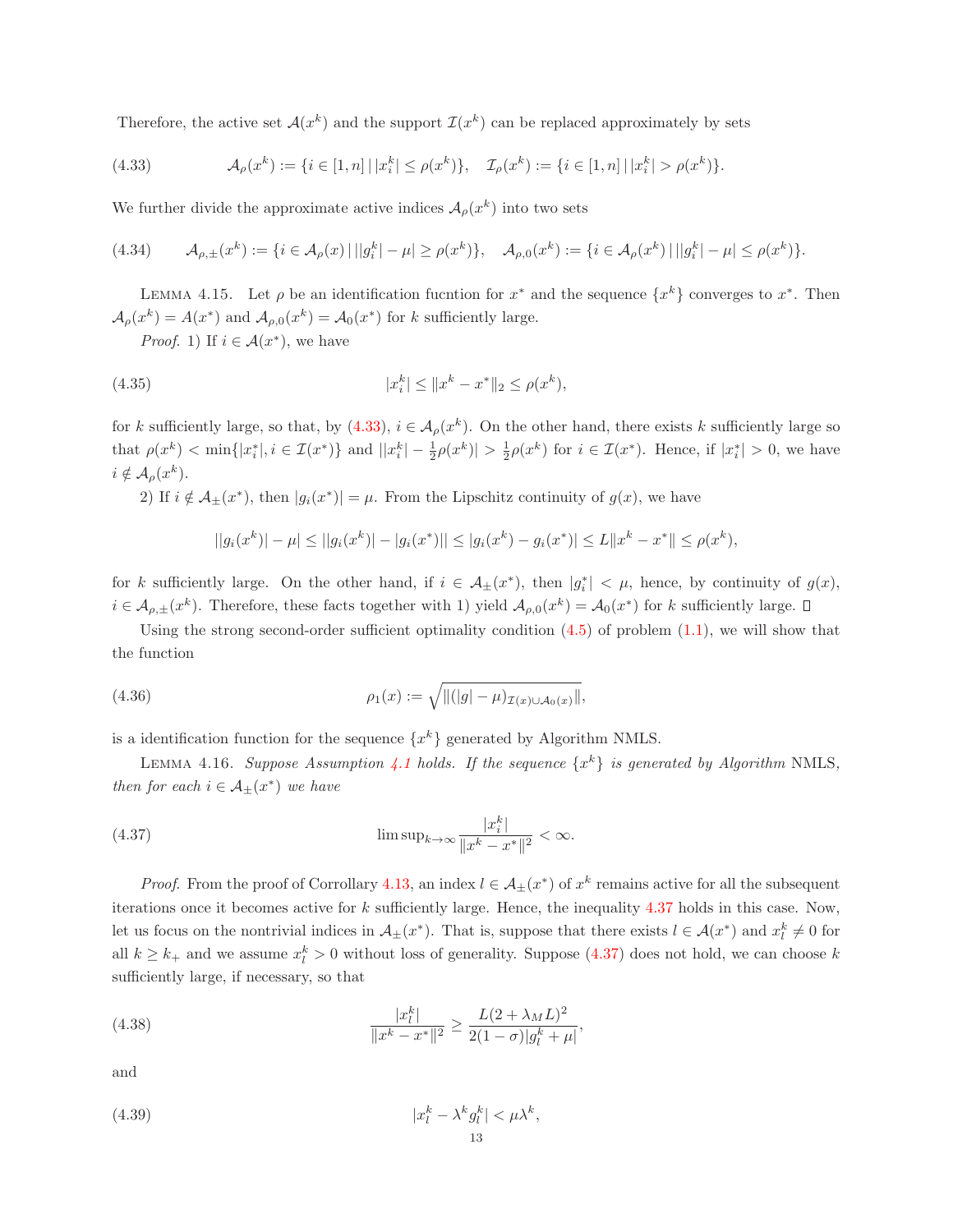for  $\lambda^k \geq \lambda_m > 0$ . since  $x^k$  converges to  $x^*, x^*_l = 0$  and  $|g_l(x^*)| < \mu$ . Hence, we obtain from [\(4.39\)](#page-12-2) that

<span id="page-13-0"></span>(4.40) 
$$
d_l^k = \mathcal{S}_l(x_l^k - \lambda^k g_l^k, \mu \lambda^k) - x^k = -x_l^k.
$$

Since shrinkage operator is component separable, P6 of Lemma [2.1](#page-1-5) holds for each component, i.e.,

<span id="page-13-1"></span>(4.41) 
$$
\Delta_i^k := g_i d_i + \mu(|x_i + d_i| - |x_i|) \leq -\frac{1}{\lambda} |d_i|^2.
$$

Specifically, we have from [\(4.40\)](#page-13-0) that

<span id="page-13-2"></span>
$$
\Delta_l^k = -(g_l^k + \mu)x_l^k.
$$

We now prove that  $\alpha_k = 1$  is an acceptable step size. Using the Lipschitz continuity of  $g(x)$ , [\(4.41\)](#page-13-1) and  $(4.42)$ , we have

<span id="page-13-3"></span>(4.43)  
\n
$$
\psi_{\mu}(x^{k} + d^{k}) - \psi_{\mu}(x^{k})
$$
\n
$$
\leq ((g^{k})^{\top} d^{k} + \mu \|x^{k} + d^{k}\|_{1} - \mu \|x^{k}\|_{1}) + \int_{0}^{1} (\nabla f(x^{k} + td^{k}) - \nabla f(x^{k}))^{\top} (d^{k}) dt
$$
\n
$$
\leq \sigma \Delta^{k} + (1 - \sigma) \Delta^{k} + \frac{L}{2} \|d^{k}\|_{2}^{2} \leq \sigma \Delta^{k} + (1 - \sigma) \Delta_{l}^{k} + \frac{L}{2} \|d^{k}\|_{2}^{2}
$$
\n
$$
= \sigma \Delta^{k} - (1 - \sigma)(g_{l}^{k} + \mu) x_{l}^{k} + \frac{L}{2} \|d^{k}\|_{2}^{2}
$$

From P3, P7 of Lemma [2.1](#page-1-5) and the Lipschitz continuity of  $\nabla f$ , we obtain

$$
||d^{(\lambda^{k})}(x^{k})|| = ||d^{(\lambda^{k})}(x^{k}) - d^{(\lambda^{k})}(x^{*})||
$$
  
\n
$$
= ||S(x^{k} - \lambda^{k} g^{k}, \mu \lambda^{k}) - x^{k} - (S(x^{*} - \lambda^{k} g^{*}, \mu \lambda^{k}) - x^{*})||
$$
  
\n
$$
\leq ||x^{k} - x^{*}|| + ||x^{k} - \lambda^{k} g^{k} - (x^{*} - \lambda^{k} g^{*})||
$$
  
\n
$$
\leq 2||x^{k} - x^{*}|| + \lambda^{k}||g^{k} - g^{*}||
$$
  
\n
$$
\leq (2 + \lambda_{M}L)||x^{k} - x^{*}||
$$

Combining the upper bounds for  $||d^k||$  and the lower bound for  $|x_l^k|$  yields

$$
\frac{L}{2}||d^k||_2^2 \le \frac{L}{2}(2 + \lambda_M L)^2||x^k - x^*||^2
$$
  
\n
$$
\le \left(\frac{(1 - \sigma)x_l^k (g_l^k + \mu)}{||x^k - x^*||^2}\right)||x^k - x^*||^2
$$
  
\n
$$
= (1 - \sigma)x_l^k (g_l^k + \mu),
$$

which together with  $(4.43)$  implies that

$$
\psi_{\mu}(x^k + d^k) \le \psi_{\mu}(x^k) + \sigma \Delta^k \le C^k + \sigma \Delta^k.
$$

<span id="page-13-4"></span>Hence,  $\alpha_k = 1$  is an acceptable step size and  $x_l^{k+1} = x_l^k + d_l^k$ . Therefore, using [\(4.39\)](#page-12-2), we obtain  $x_l^{k+1} = 0$ which contradicts to the fact that  $x_l^k > 0$  for all  $k \geq k_+$ .

LEMMA [4.1](#page-4-1)7. Suppose Assumption 4.1 holds and the sequence  $\{x^k\}$  is generated by Algorithm NMLS.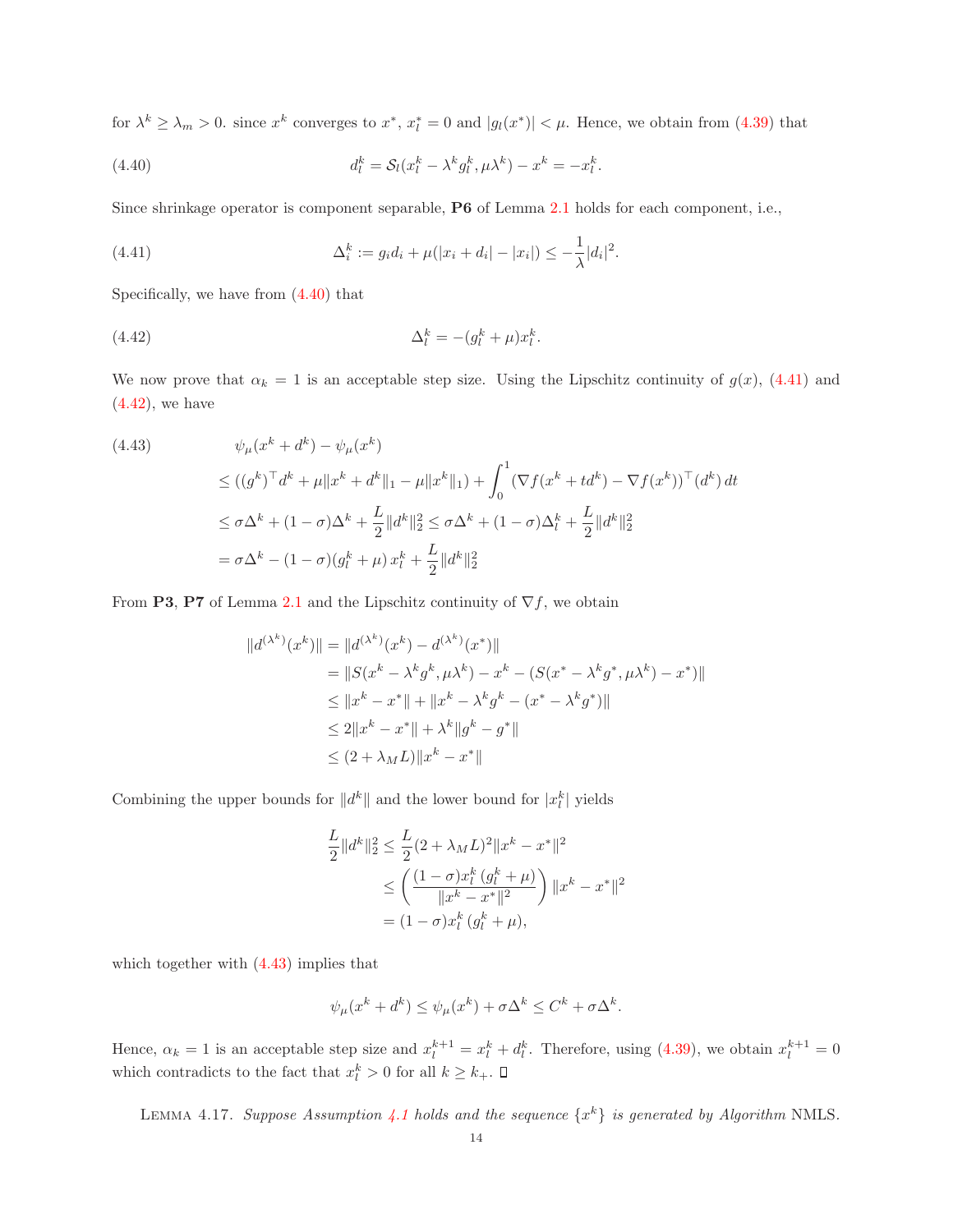If  $x^*$  satisfies the strong second-order sufficient optimality condition, then there exists  $\kappa^* > 0$  such that

(4.44) 
$$
\| |g(x^k)| - \mu_{\mathcal{I}(x^k) \cup \mathcal{A}_0(x^k)} \| \ge \kappa^* \| d^1(x^k) \|
$$

for k sufficiently large.

*Proof.* Define  $\bar{x}$  as  $\bar{x}_i = 0$  if  $i \in \mathcal{A}_{\pm}(x^*)$ , otherwise,  $\bar{x}_i = x_i$ . Choosing  $\gamma > 0$ , so that, for  $x^k \in \mathcal{B}_{\gamma}(x^*)$ , we have

<span id="page-14-1"></span>
$$
||d^{(1)}(x^{k})|| \le ||d^{(1)}(x^{k}) - d^{(1)}(x^{*})||
$$
  
\n
$$
\le ||d^{(1)}(x^{k}) - d^{(1)}(\bar{x}^{k})|| + ||d^{(1)}(\bar{x}^{k}) - d^{(1)}(x^{*})||
$$
  
\n
$$
\le (2 + L)(||x^{k} - \bar{x}^{k}|| + ||\bar{x}^{k} - x^{*}||).
$$

From Lemma [4.16,](#page-12-3) there exists a constant  $\xi$  such that

(4.46) 
$$
\limsup_{k \to \infty} \frac{|x_{ki}|}{||x^k - x^*||^2} \le \xi < \infty,
$$

which implies, for  $k$  sufficiently large, that

<span id="page-14-0"></span>
$$
(4.47) \t||\bar{x}^{k} - x^{k}|| \leq \sum_{i \in \mathcal{A}_{\pm}(x^{*})} |x_{i}^{k}| \leq n\xi \|x^{k} - x^{*}\|^{2} \leq n\xi \|x^{k} - x^{*}\| (\|x^{k} - \bar{x}^{k}\| + \|\bar{x}^{k} - x^{*}\|).
$$

Hence, for any  $\epsilon > 0$  and k sufficiently large, [\(4.47\)](#page-14-0) yields

<span id="page-14-2"></span>
$$
(4.48)\qquad \qquad \|\bar{x}^k - x^k\| \le \epsilon \|\bar{x}^k - x^*\|,
$$

since  $x^k$  converges to  $x^*$ . Combining [\(4.45\)](#page-14-1) and [\(4.48\)](#page-14-2), there exists a constant  $c > 0$  such that

(4.49) 
$$
||d^{(1)}(x^k)|| \leq c||\bar{x}^k - x^*||
$$

for  $k$  sufficiently large.

<span id="page-14-6"></span><span id="page-14-3"></span>Let  $k$  be chosen large enough that

(4.50) 
$$
||x^k - x^*|| < \min\{|x_i^*|, i \in \mathcal{I}(x^*)\}.
$$

Suppose, in this case, that  $i \in \mathcal{A}(x^k)$ . If  $|x_i^*| > 0$ , then  $||x^k - x^*|| \ge |x_i^*|$ , which contradicts [\(4.50\)](#page-14-3). Hence  $\bar{x}_i^k = x_i^* = 0$ . Moreover, if  $i \in A_{\pm}(x^*)$ , then by the definition of  $\bar{x}^k$ ,  $\bar{x}_i^k = x_i^* = 0$ . In summary,

(4.51) 
$$
\begin{cases} \bar{x}_i^k = x_i^* = 0, & \text{for each } i \in \mathcal{A}(x^k) \cup \mathcal{A}_{\pm}(x^*), \\ |g_i(x^*)| = \mu, & \text{for each } i \in \mathcal{A}_{\pm}(x^*)^c \end{cases}
$$

where  $\mathcal{A}_{\pm}(x^*)^c$  is the complement of  $\mathcal{A}_{\pm}(x^*)$ . Define  $\mathcal{Z} = \mathcal{A}(x^k)^c \cap \mathcal{A}_{\pm}(x^*)^c$ .

<span id="page-14-5"></span><span id="page-14-4"></span>By the strong second-order sufficient optimality condition and for  $x$  near  $x^*$ , we have

$$
(4.52) \qquad \frac{\omega}{2} \|\bar{x} - x^*\|^2 \le (\bar{x} - x^*)^\top \int_0^1 \nabla^2 f(x^* + t(\bar{x} - x^*)) dt (\bar{x} - x^*) = (\bar{x} - x^*)^\top (g(\bar{x}) - g(x^*)).
$$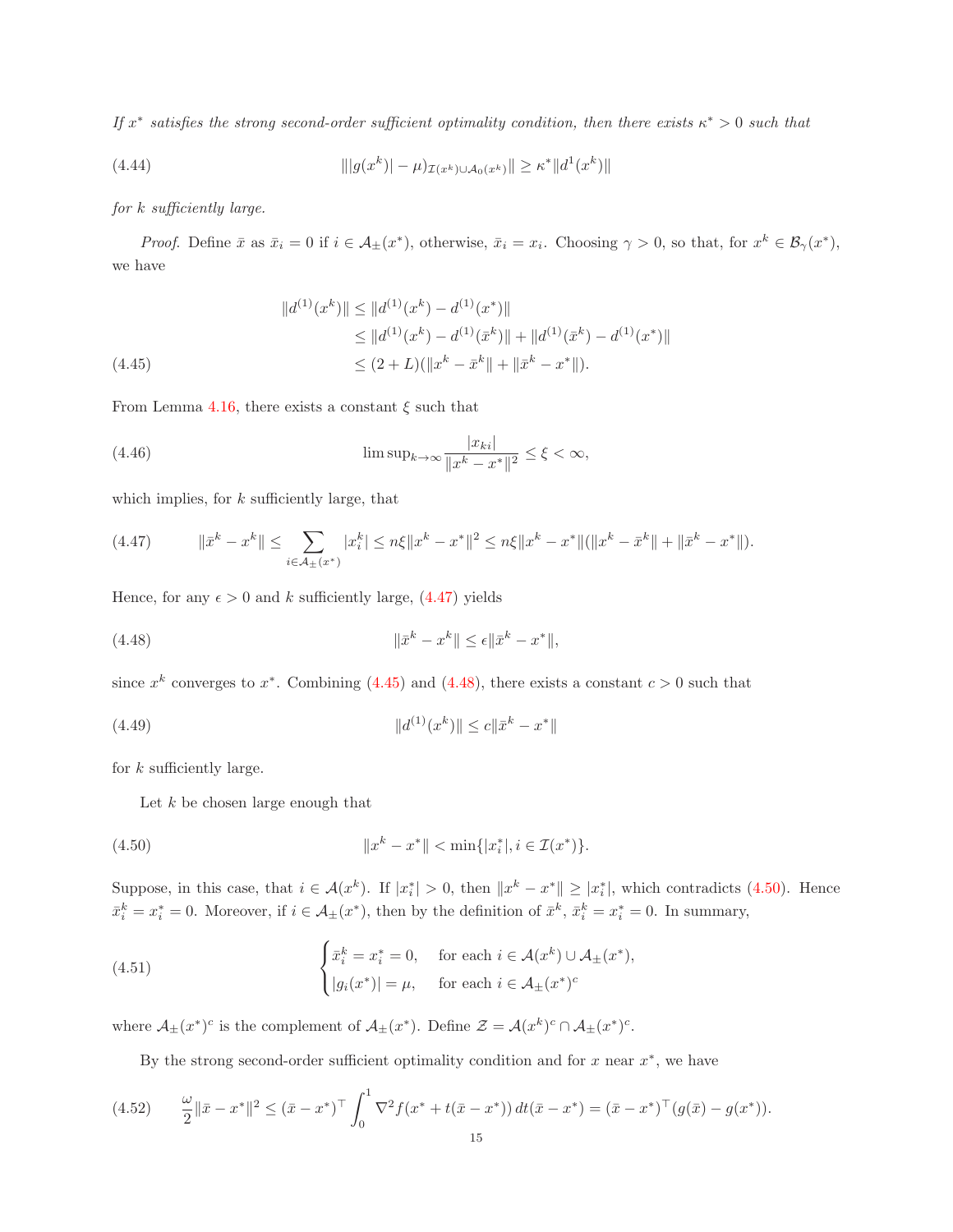We substitute  $x = x^k$  in [\(4.52\)](#page-14-4) and utilize [\(4.51\)](#page-14-5) to obtain

(4.53) 
$$
|(\bar{x}^k - x^*)^\top (g(\bar{x}^k) - g(x^*))| \leq \sum_{i \in \mathcal{Z}} |(\bar{x}_i^k - x_i^*)| \cdot ||g_i(\bar{x}^k)| - \mu|
$$

$$
\leq ||\bar{x}^k - x^*|| ||(|g(\bar{x}^k)| - \mu)_{\mathcal{I}(x^k) \cup \mathcal{A}_0(x^k)}||
$$

for k sufficient large, since  $\mathcal{Z} \subseteq \mathcal{A}_{\pm}(x^*)^c$  and  $\mathcal{Z} \subseteq \mathcal{A}(x^k)^c = \mathcal{I}(x^k)$ . Hence, we obtain

(4.54) 
$$
\frac{\omega}{2} \|\bar{x}^k - x^*\| \leq ||g(x^k)| - \mu_{\mathcal{I}(x^k) \cup \mathcal{A}_0(x^k)}||.
$$

Combining  $(4.49)$  and  $(4.54)$ , the proof is complete.  $\Box$ 

THEOREM [4.1](#page-4-1)8. Suppose Assumption 4.1 holds and the sequence  $\{x^k\}$  is generated by Algorithm NMLS converges  $x^*$ . If  $x^*$  satisfies the strong second-order sufficient optimality condition, then  $\rho_1(x^k)$  defined by [\(4.36\)](#page-12-4) is an identification function.

Proof. From Lemmas [4.7](#page-6-6) and [4.17,](#page-13-4) we obtain

<span id="page-15-1"></span>
$$
\lim_{x \to x^*, x \neq x^*} \frac{\rho_1(x)}{\|x - x^*\|} \ge \frac{\sqrt{\kappa^* \|d^1(x^k)\|}}{\varrho \|d^1(x^k)\|} \to +\infty
$$

for k sufficiently large. Therefore,  $\rho_1$  is an identification fucntion.  $\Box$ 

REMARK 4.19. From the proof of Lemma  $\lambda.16$ , in particular, the proof of the inequality [\(4.43\)](#page-13-3), the step size  $\alpha = 1$  is acceptable if

$$
\lambda \le \frac{2(1-\sigma)}{L}.
$$

<span id="page-15-0"></span>Therefore, Theorems [4.12](#page-10-4) and [4.11](#page-10-5) yield  $\mathcal{A}_{\pm}(x^k) = \mathcal{A}_{\pm}(x^*)$  for k sufficiently large.

4.3. Convergence results of the active set algorithm. We now study the subspace optimization stage of Algorithm [1.](#page-3-1) The justification of test  $(3.4)$  and  $(3.5)$  is based on the convergence properties of Algorithm NMLS. On the one hand, we want to start subspace optimization as soon as possible; on the other hand, we hope that the active set that defines the subspace optimization problem to be as accurate as possible. If there is at least one nonzero components of  $x^*$ , then  $||g_{\mathcal{I}^*}^*|| \geq \mu$  since  $|g_i^*| = \mu$  for  $i \in \mathcal{I}^*$  from the optimality conditions. Suppose the sequence  $\{x^k\}$  generated by the first stage converges to an optimal solution  $x^*$  of [\(1.1\)](#page-0-0), then  $g(x^k)$  converges  $g(x^*)$  and  $||d^{(\lambda^k)}(x^k)||_2$  converges to zero from **P7** of Lemma [2.1.](#page-1-5) Hence, the quantity  $\lambda^{k-1} \|g_{\mathcal{I}(x^k)}^k\|/\|d^{(\lambda^{k-1})}\|_2$  tends to infinity and the first part of condition [\(3.4\)](#page-3-2) will be satisfied after a finite number of iterations. However, the quantity  $\lambda^{k-1} \|g_{\mathcal{I}(x^k)}^k\|/\|d^{(\lambda^{k-1})}\|_2$  can not tell us whether the current point  $x^k$  is optimal or not. Hence, we also check the second part of condition  $(3.4)$  in which  $||(g(x^k)| - \mu)_{\mathcal{I}(x^k) \cup \mathcal{A}_0(x^k)}||_{\infty}$  is a measure of optimality. In fact, if  $i \notin \mathcal{A}_{\pm}(x^*)$ , then  $|g_i(x^*)| = \mu$ . By Lemma [4.7,](#page-6-6) we have

$$
||g_i(x^k)| - \mu| \le ||g_i(x^k)| - |g_i(x^*)|| \le |g_i(x^k) - g_i(x^*)| \le L||x^k - x^*|| \le L\varrho||d^{(1)}(x^k)||
$$

Hence, there exists a constant  $\delta$  so that  $||(g(x^k)|| - \mu)_{\mathcal{I}(x^k) \cup \mathcal{A}_0(x^k)}||_{\infty} \leq \delta ||d^{(1)}(x^k)||$  for k sufficiently large. If it happens that the shrinkage phase converges slowly and cannot make sufficient progress after a lot of iterations, the relative change of the objective function value between two consecutive iterations usually will be small. Hence, satisfaction of  $(3.5)$  indicates that the Algorithm NMLS is stagnating. Therefore,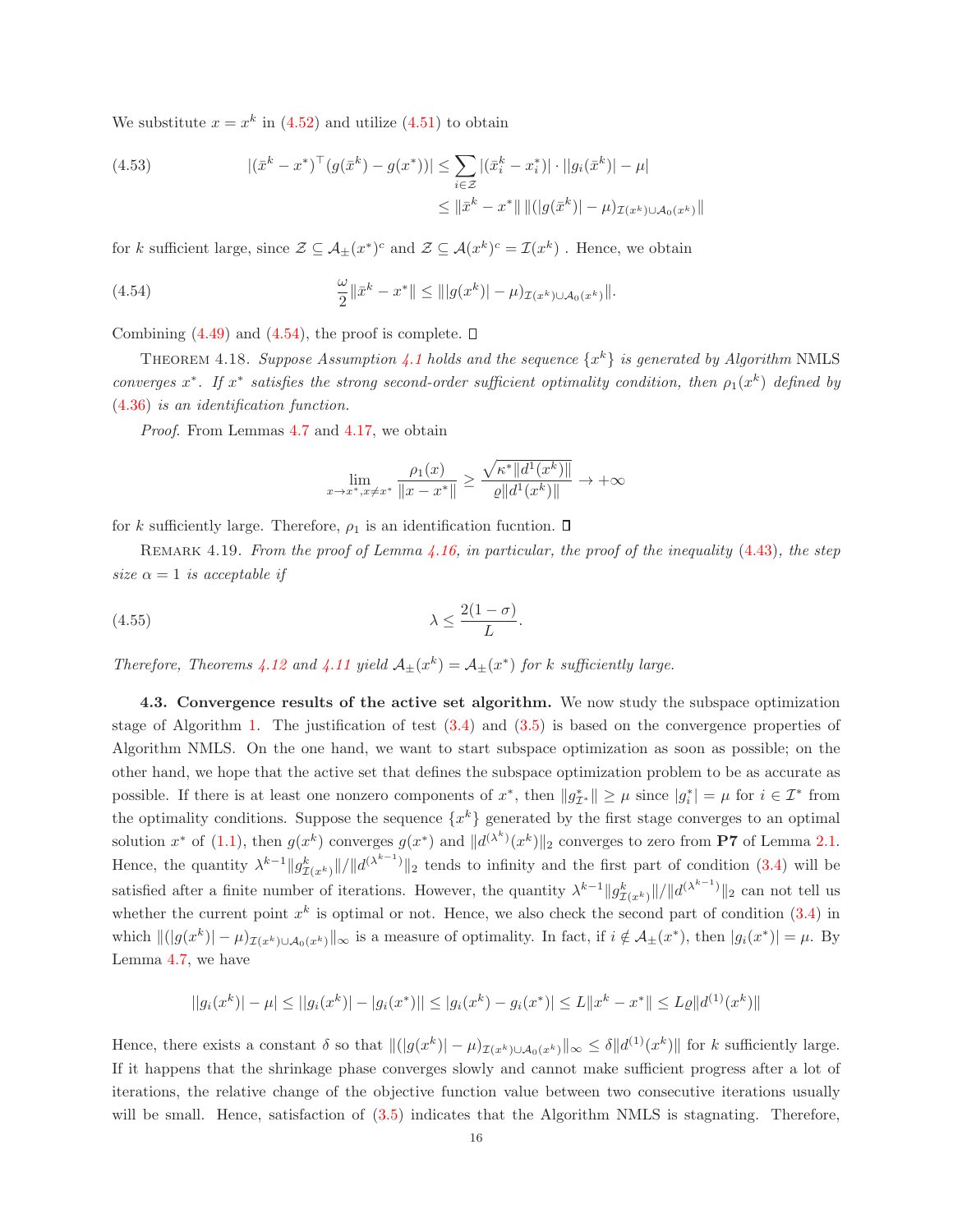Algorithm FPC AS is well-defined. We now analyze the global convergence of Algorithm FPC AS similar to Theorem 4.1 in  $[12]$ .

THEOREM 4.20. (Global convergence) Suppose Assumption [4.1](#page-4-1) holds and Condition [3.1](#page-3-3) is satisfied. Then Algorithm FPC AS either terminates in a finite number of iterations at a stationary point, or we have

<span id="page-16-1"></span>(4.56) 
$$
\liminf_{k \to \infty} ||d^{(\lambda)}(x^k)|| = 0.
$$

*Proof.* Since we terminate each subspace optimization after at most  $\Gamma$  iterations, either only NMLS is performed for large k or NMLS is restarted an infinite number of times. If only NMLS is performed for large  $k$ , then  $(4.56)$  follows from Theorem [4.4.](#page-5-5) Suppose that NMLS is restarted an infinite number of times at  $k_1 < k_2 < \cdots$  and that it terminates at  $k_1 + l_1 < k_2 + l_2 < \cdots$ , respectively. Thus  $k_i < k_i + l_i \leq k_{i+1}$  for each *i*. If [\(4.56\)](#page-16-1) does not hold, then there exist  $\epsilon$  such that  $||d^{(1)}(x^k)|| \ge \epsilon$ . It follows from [\(4.4\)](#page-5-1) and [\(4.15\)](#page-7-6) that

(4.57) 
$$
\psi_{\mu}^{k_i + l_i} \leq C^{k_i + l_i - 1} - \zeta ||d^k||^2 \leq \psi_{\mu}(x^{k_i}) - \zeta \epsilon \min(1, \lambda_m).
$$

From the definition of subspace optimization, we obtain  $\varphi_\mu(x^{k_i+l_i}) = \psi_\mu(x^{k_i+l_i})$ . Since subspace optimization will not bring a zero component in  $\mathcal{A}(x^{k_i+l_i})$  to nonzero, we obtain  $\mathcal{I}(x^{k_{i+1}}) \subseteq \mathcal{I}(x^{k_i+l_i})$  and

<span id="page-16-2"></span>
$$
\varphi_{\mu}(x^{k_{i+1}}) = \psi_{\mu}(x^{k_{i+1}}).
$$

By U1, we have  $\varphi_\mu(x^{k_{i+1}}) \leq \varphi_\mu(x^{k_i+l_i})$ , hence  $\psi_\mu(x^{k_{i+1}}) \leq \psi_\mu(x^{k_i+l_i})$ . This together with [\(4.57\)](#page-16-2) gives

$$
\psi_{\mu}(x^{k_{i+1}}) \le \psi_{\mu}(x^{k_i}) - \zeta \epsilon \min(1, \lambda_m),
$$

which contradicts the assumption that  $\psi_{\mu}(x)$  is bounded from below.  $\square$ 

**5. Conclusions.** We have presented a two-stage active-set algorithm for the  $l_1$ -norm regularized optimization in which the iterative shrinkage scheme is used to estimate the support at the solution and then a subspace optimization problem is solved to recover the magnitudes of the components in the estimated support. The difficulty is to integrate shrinkage and subspace optimization coherently to guarantee convergence. We show the convergence of the first stage algorithm NMLS by noting that shrinkage operator exhibits many characteristics similar to those of the gradient projection for the bounded constrained problem. In particular, NMLS is able to identify of the zero components of a stationary point after a finite number of steps under some mild conditions. The overall convergence of FPC AS is enforced by decreasing the original objective function after the subspace optimization phase.

## <span id="page-16-0"></span>Appendix A. Proof of Lemma [2.1](#page-1-5) .

<span id="page-16-3"></span>*Proof.* 1) The first-order optimality conditions for a stationary point  $x^*$  is

(A.1) 
$$
\nabla f(x^*)(x - x^*) + \mu(\xi - \|x^*\|_1) \ge 0, \text{ for all } (x, \xi) \in \Omega,
$$

since  $\xi^* = ||x^*||_1$ . Applying [\(A.1\)](#page-16-3) to problem [\(2.4\)](#page-1-4) gives **P1**.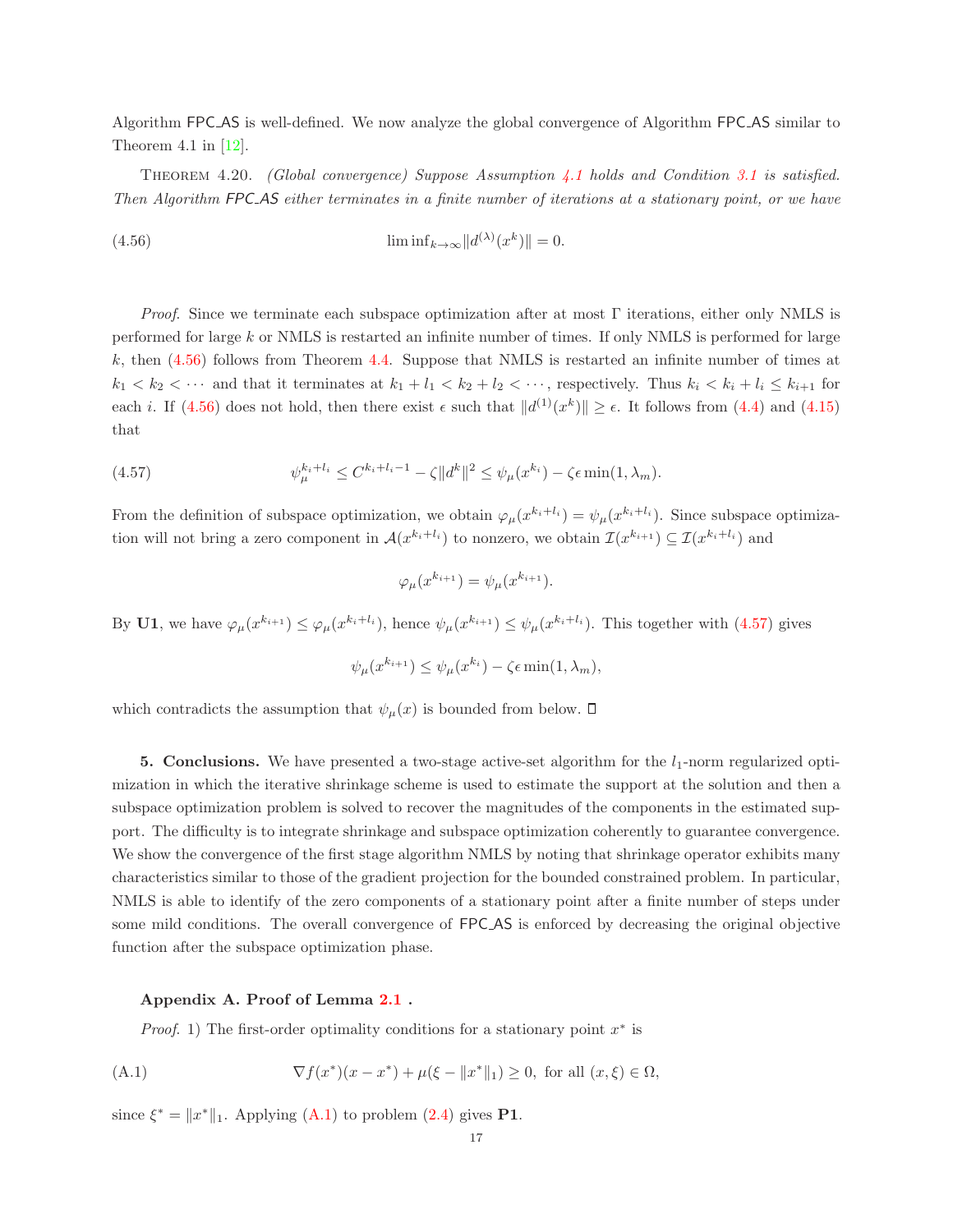2) Replacing y with  $S(y, \nu)$  and  $\xi$  with  $\|\mathcal{S}(y, \nu)\|_1$  in P1 gives

$$
(\mathcal{S}(x,\nu) - x)^{\top} (\mathcal{S}(y,\nu) - \mathcal{S}(x,\nu)) + \nu(||\mathcal{S}(y,\nu)||_1 - ||\mathcal{S}(x,\nu)||_1) \geq 0.
$$

A similar inequality is obtained if x and y is exchanged. Adding these two inequalities gives  $P2$ .

- 3) P3 is the nonexpansive property of shrinkage operator given by Lemma 3.2 in [\[13\]](#page-18-12).
- 4)  $P4$  and  $P5$  are given by Lemma 3 in [\[17\]](#page-18-16).
- 5) Replacing x with  $x \lambda g$ , y with x,  $\xi$  with  $||x||_1$  and  $\nu = \mu \lambda$  in **P1** gives

$$
(\mathcal{S}(x - \lambda g, \mu \lambda) - (x - \lambda g))^{\top} (x - \mathcal{S}(x - \lambda g, \mu \lambda)) + \mu \lambda (\|x\|_1 - \|\mathcal{S}(x - \lambda g, \mu \lambda)\|_1) \ge 0,
$$

which is equivalent to

$$
(d^{(\lambda)}(x) + \lambda g)^{\top}(-d^{(\lambda)}(x)) + \mu \lambda(||x||_1 - ||x^+||_1) \ge 0,
$$

which further gives P6 after rearranging terms. An alternative proof is given in Lemma 2.1 in [\[17\]](#page-18-16).

6) If  $x^*$  is a stationary point, replacing x with  $x^*$  in P6 and together with the optimality condition  $(A.1)$ , we obtain  $||d^{(\lambda)}(x^*)|| = 0$ . On the contrary, if  $||d^{(\lambda)}(x^*)|| = 0$ , then  $\mathcal{S}(x^* - \lambda g^*, \mu \lambda) = x^*$ . Replacing x by  $x^* - \lambda g^*$  in **P1**, we obtain

$$
(\mathcal{S}(x^* - \lambda g^*, \mu \lambda) - (x^* - \lambda g^*))^{\top} (y - \mathcal{S}(x^* - \lambda g^*, \mu \lambda)) + \mu \lambda (\xi - \|\mathcal{S}(x^* - \lambda g^*, \mu \lambda)\|_1) \geq 0,
$$

which gives  $(A.1)$ . An alternative proof is given in Lemma 1 in [\[17\]](#page-18-16).

7) Replacing x with  $x - \lambda g(x)$  and replacing y with  $x^*$  in **P1** gives

$$
(\mathcal{S}(x - \lambda g, \mu \lambda) - (x - \lambda g))^{\top} (x^* - \mathcal{S}(x - \lambda g, \mu \lambda)) + \mu \lambda (\|x^*\|_1 - \|\mathcal{S}(x - \lambda g, \mu \lambda)\|_1) \ge 0,
$$

which is equivalent to

(A.2) 
$$
(d^{(\lambda)}(x) + \lambda g)^{\top} (x^* - x^+) + \mu \lambda (\|x^*\|_1 - \|x^+\|_1) \ge 0.
$$

Since  $(x^+, \|x^+\|_1) \in \Omega$ , the optimality condition  $(A.1)$  gives

<span id="page-17-1"></span><span id="page-17-0"></span>
$$
\lambda(g^*)^\top (x^+ - x^*) \ge \mu \lambda(\|x^*\|_1 - \|x^+\|_1),
$$

which together with  $(A.2)$  gives

(A.3) 
$$
(d^{(\lambda)}(x) + \lambda(g - g^*))^{\top} (x^* - x^+) \ge 0.
$$

Expanding [\(A.3\)](#page-17-1) and rearranging terms, we obtain

(A.4) 
$$
d^{(\lambda)}(x)^{\top}(x^* - x) - ||d^{(\lambda)}(x)||^2 + \lambda (g^* - g)^{\top} d^{(\lambda)}(x) \geq \lambda (g - g^*)^{\top} (x - x^*).
$$

Using the Schwartz inequality, inequalities  $(2.6)$  and  $(2.7)$  in  $(A.3)$ , we obtain

$$
(1 + \lambda L) \|d^{(\lambda)}(x)\| \|x^* - x\| - \|d^{(\lambda)}(x)\|^2 \ge \lambda \omega \|x^* - x\|^2,
$$